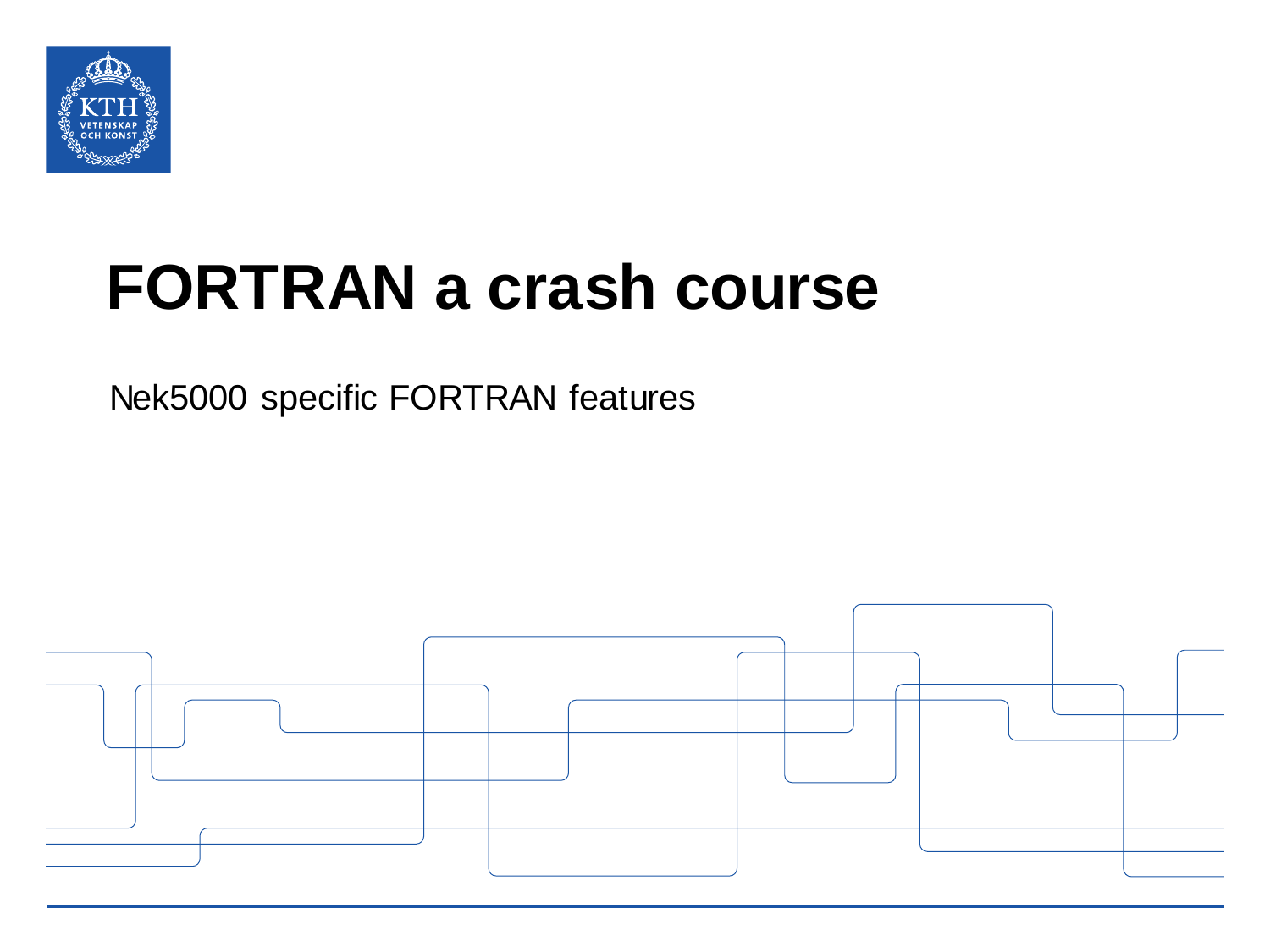

# **Outlook**

- Very short history of FORTRAN
- Basics of syntax
- Variables
- Loops
- Conditional statements
- Subprograms
- C/CUDA binding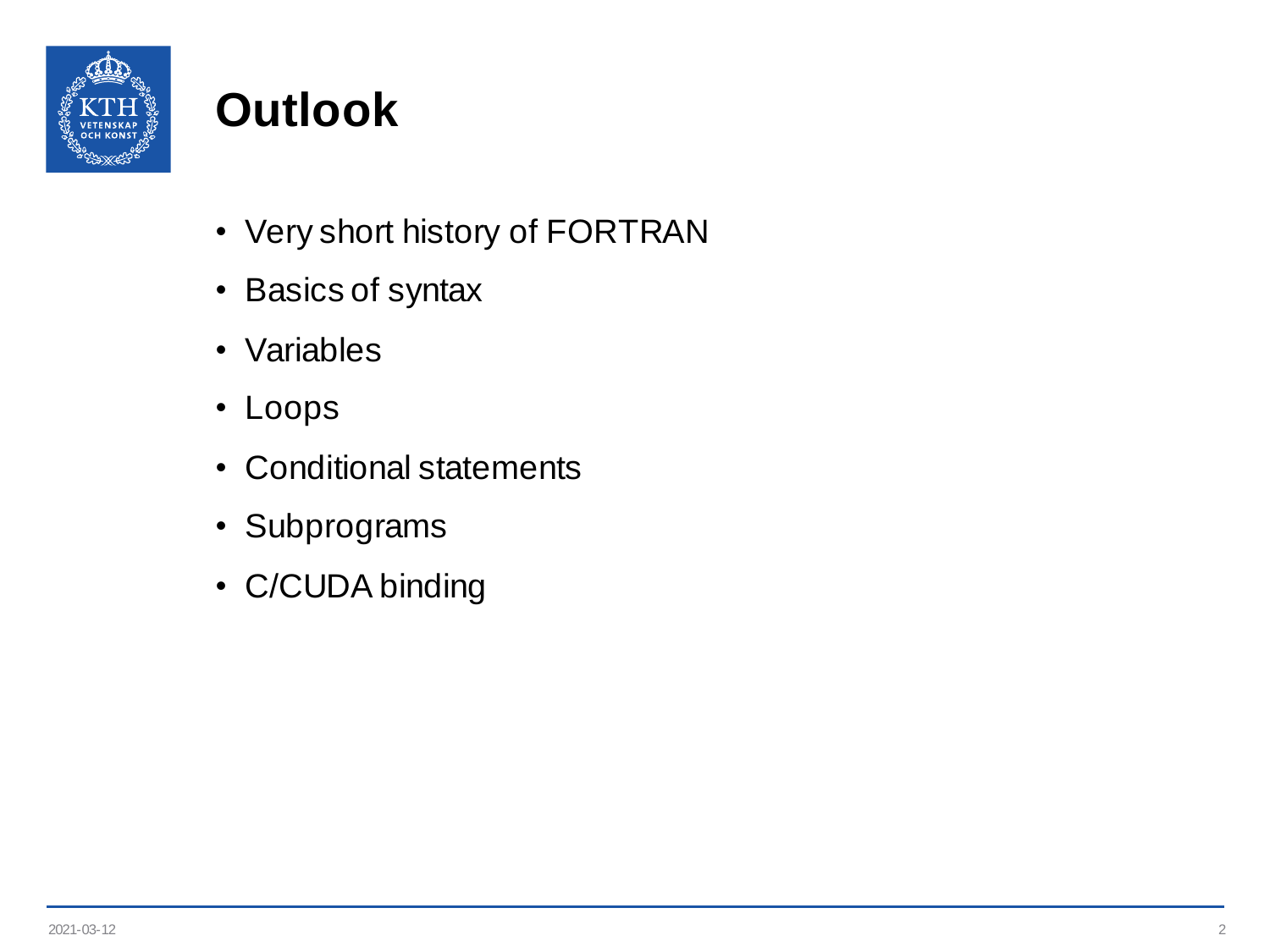

## **Presentation goal**

- This is just a short overview of Fortran (mainly Fortran 77) features that can be found in Nek5000 and is not meant to be a comprehensive description of the language. The main aim is to simplify reading of Nek5000 code showing not obvious tricks and possibly "confusing" code structures.
- Further reading:
	- Professional Programmer's Guide to Fortran77: [https://www.star.le.ac.uk/~cgp/prof77.pdf](https://www.star.le.ac.uk/~ecgp/prof77.pdf)
	- Fortran wiki : [http://fortranwiki.org/](http://fortranwiki.org/​)

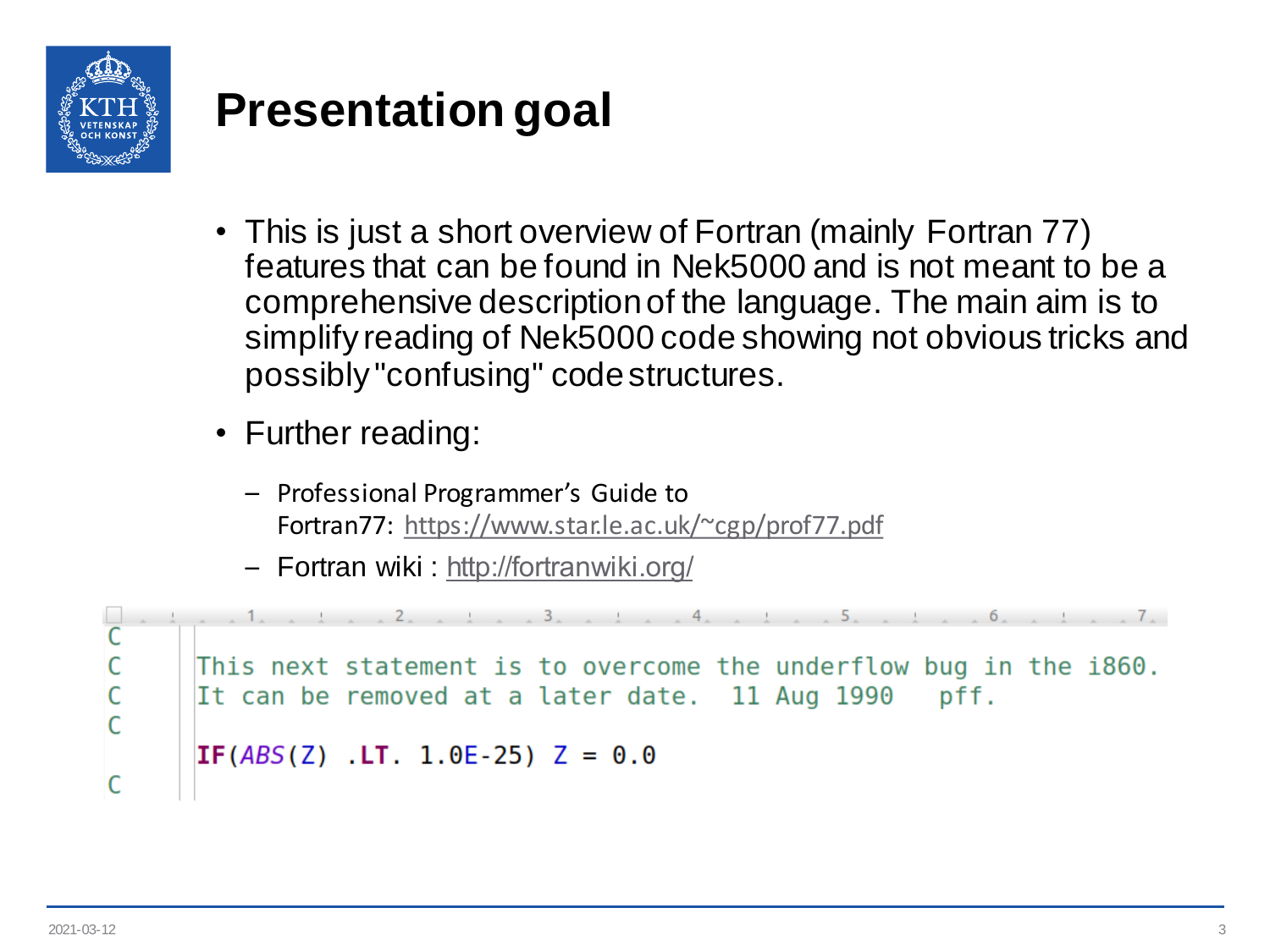

# **Very short history of FORTRAN**

**FORTRAN** stands for *Formula Translation* and dates back to 1950s*.*

Fortran standards:

- Fortran 66
	- Thankfully largely obsolete
- Fortran 77
	- Mostly obsolete, but still in use
- Fortran 90
	- Significant modernization



- Fortran 95
- Fortran 2003
- Fortran 2008
- Fortran 2018



*ebay.com*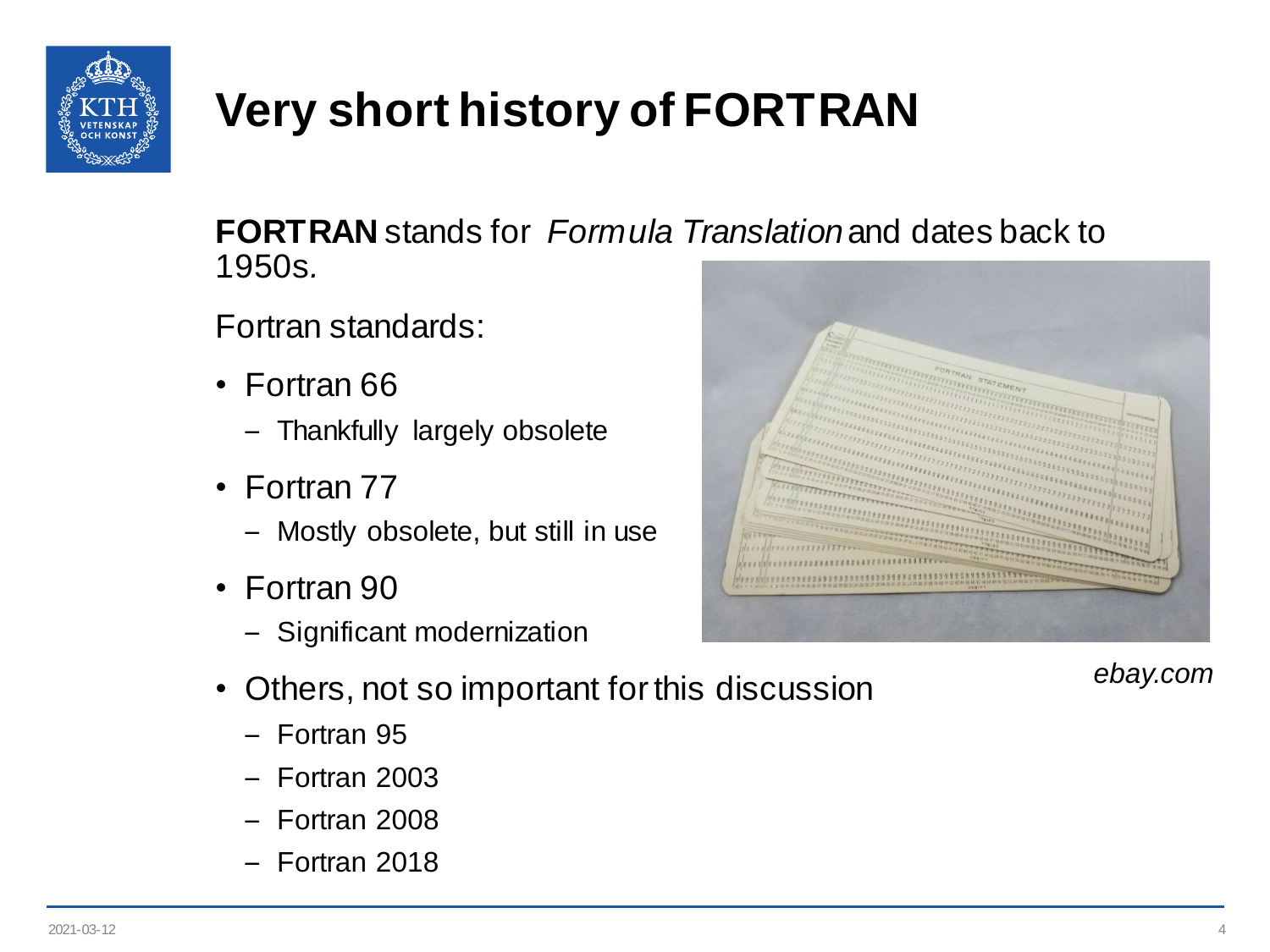

# **Advantages of FORTAN**

- Simple and easy to learn
- Fast
	- Compiles as well as language features that can inhibit performance are absent.
		- > C can give similar performance with care (e.g. need "restrict" keyword everywhere etc)
		- > Matlab/Python require extensive use of performance libraries/toolkits to get similar performance. (e.g. numpy).
	- Was designed from the beginning to rival hand written machine code for performance
	- Large set of optimised libraries.
- Good support for arrays and complex numbers
- Big number of available compilers (including free)
- Large amount of legacy code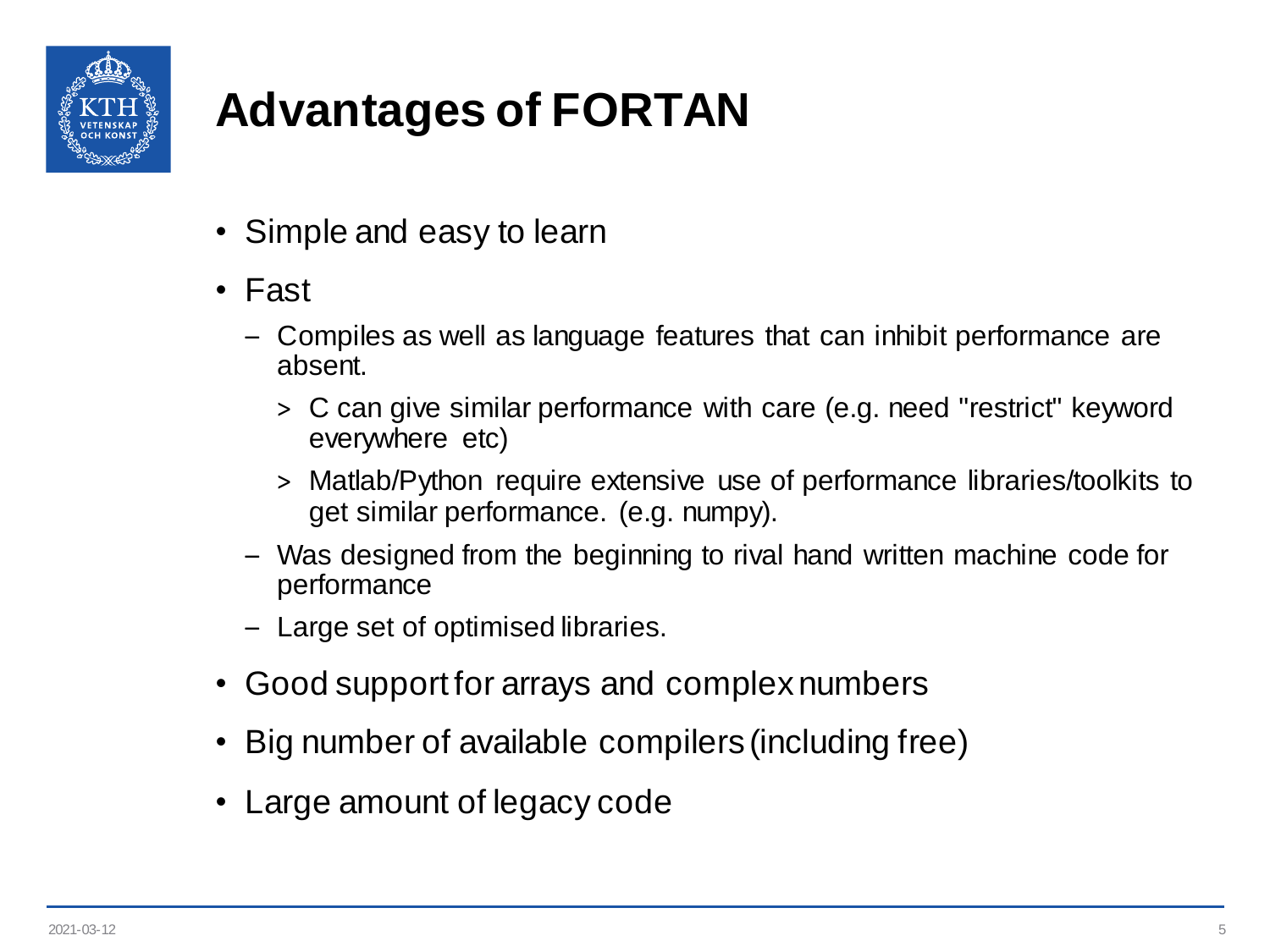

# **Drawbacks of FORTAN**

- Static memory allocation (Fortran 77)
- Very limited number of language feature (Fortran 77)
- Slow upgrade of legacy code to new standards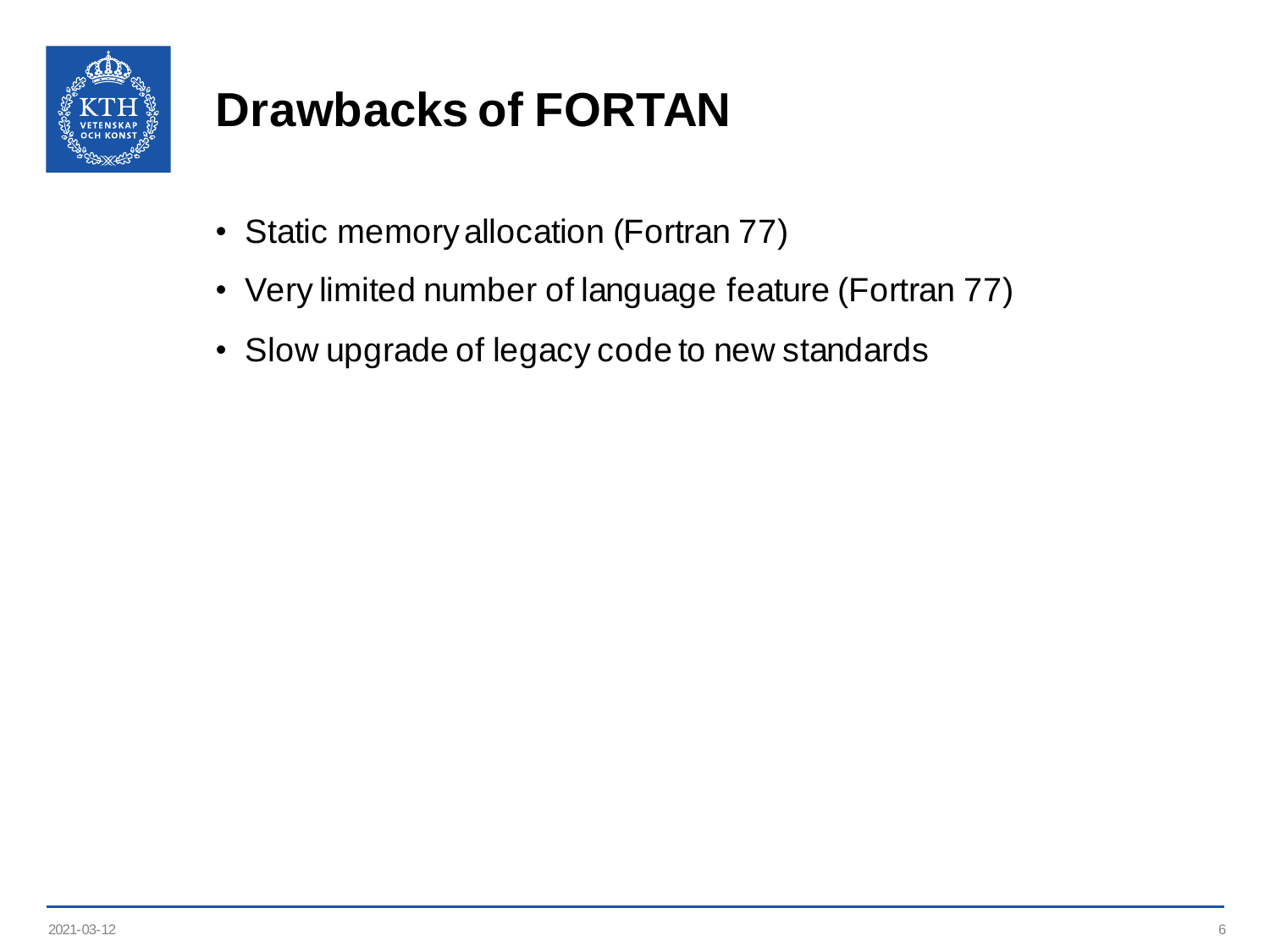

- Case insensitive:
	- Fortran does not consider case; e.g. "**DATA**", "**Data**" and "**data**" are all equivalent.
	- Exception is the case for text output.
- Comments:
	- Lines starting with **C** or **c** are treated as comment and ignored
	- Remaining part of line can be commented out using the **!** symbol

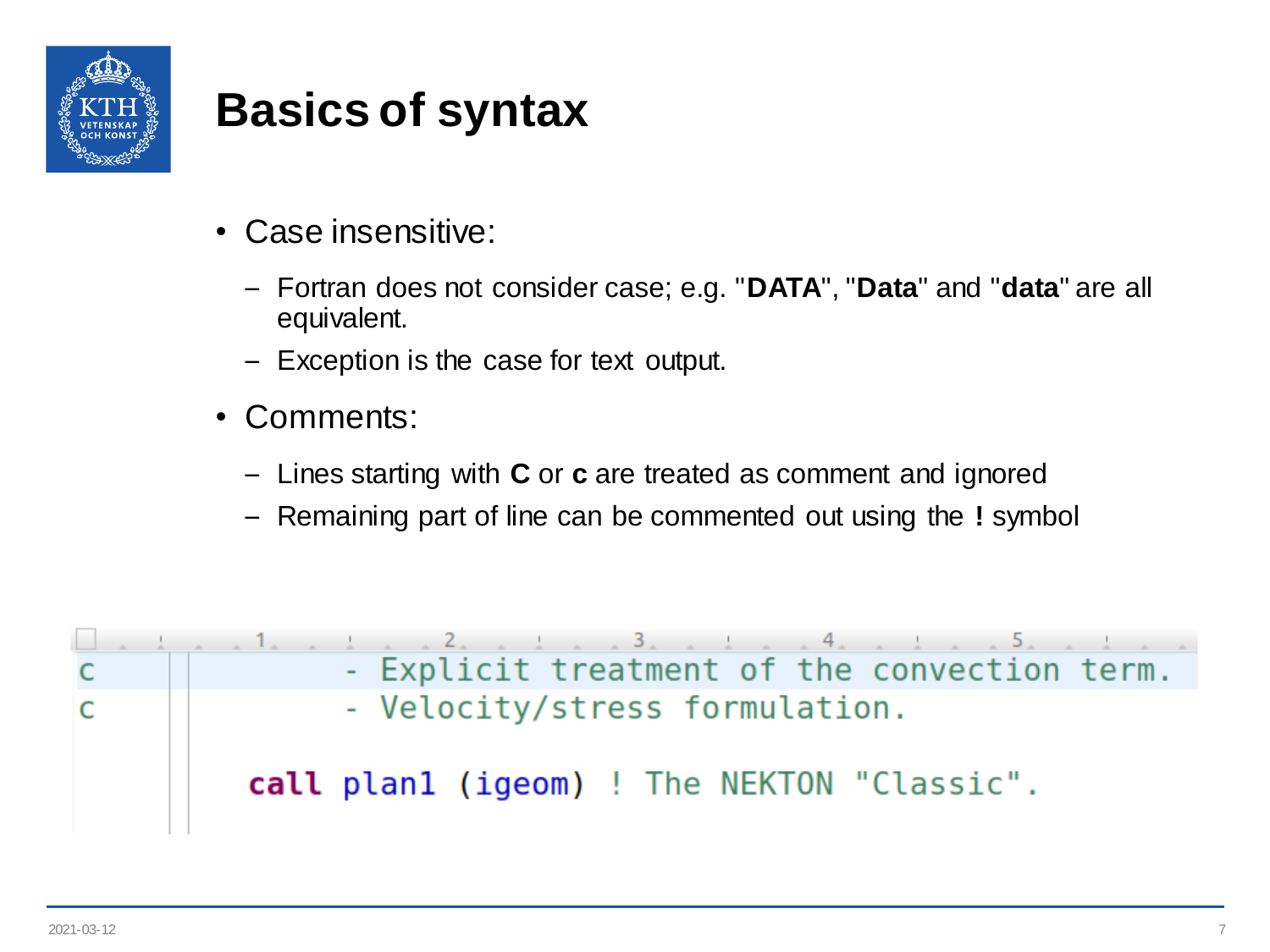

#### **Fixed format** of Fortran 77**:**

- Column 1 for comment mark
- Columns 2-5 for numeric labels that can be referenced in a code (mainly used for old method of loops or for goto statements or for formatted output)
- Column 6 for continuation character (can be anything, shows this line is continuation of previous line)
- Code should be from 7 to 72
- Anything after column 72 ignored, most compilers accept a flag to extend to column 132, but best not used.
- Smart editors can help

Fortran 90 introduces **free format**; something more sensible, but not used by NEK5000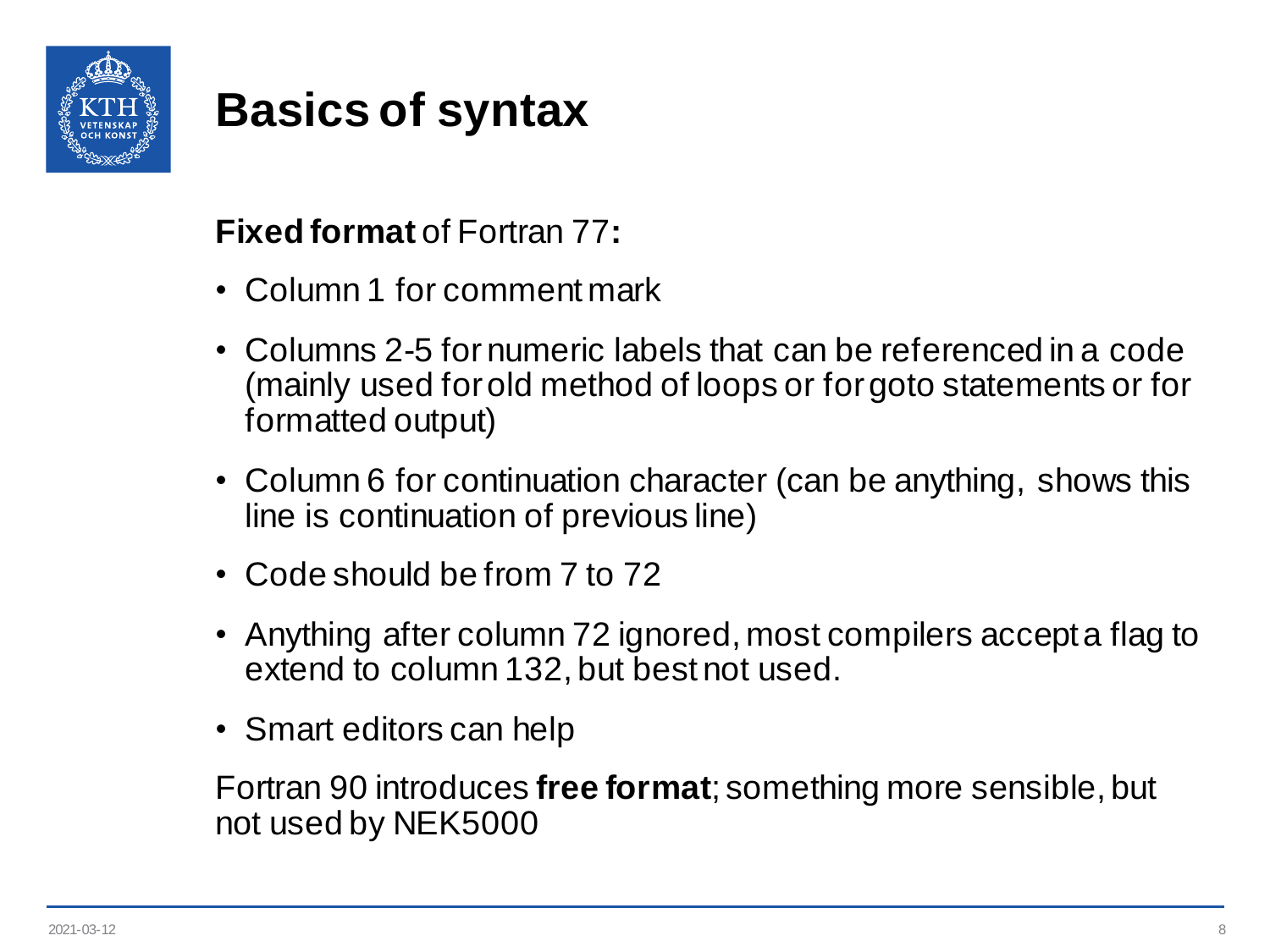

#### Fixed format example

```
C
      Compute base flow rate
\mathsf{C}\mathsf{C}if (icvflow eq. 1) base flow = glc2(vxc,bm1,ntot1)/domain lengthif (icvflow.eq.2) base flow = qlsc2(vyc,bm1,ntot1)/domain length
      if (icvflow.eq.3) base flow = qlc2(vzc,bm1,ntot1)/domain length\mathsf{C}if (nio. eq. 0. and. loglevel. gt. 2) write <math>(6, 1)</math>istep, chv(icvflow), base flow, domain length, flow rate
          format(i11, ' basic low ', a1, 11x, 1p3e13.4)
```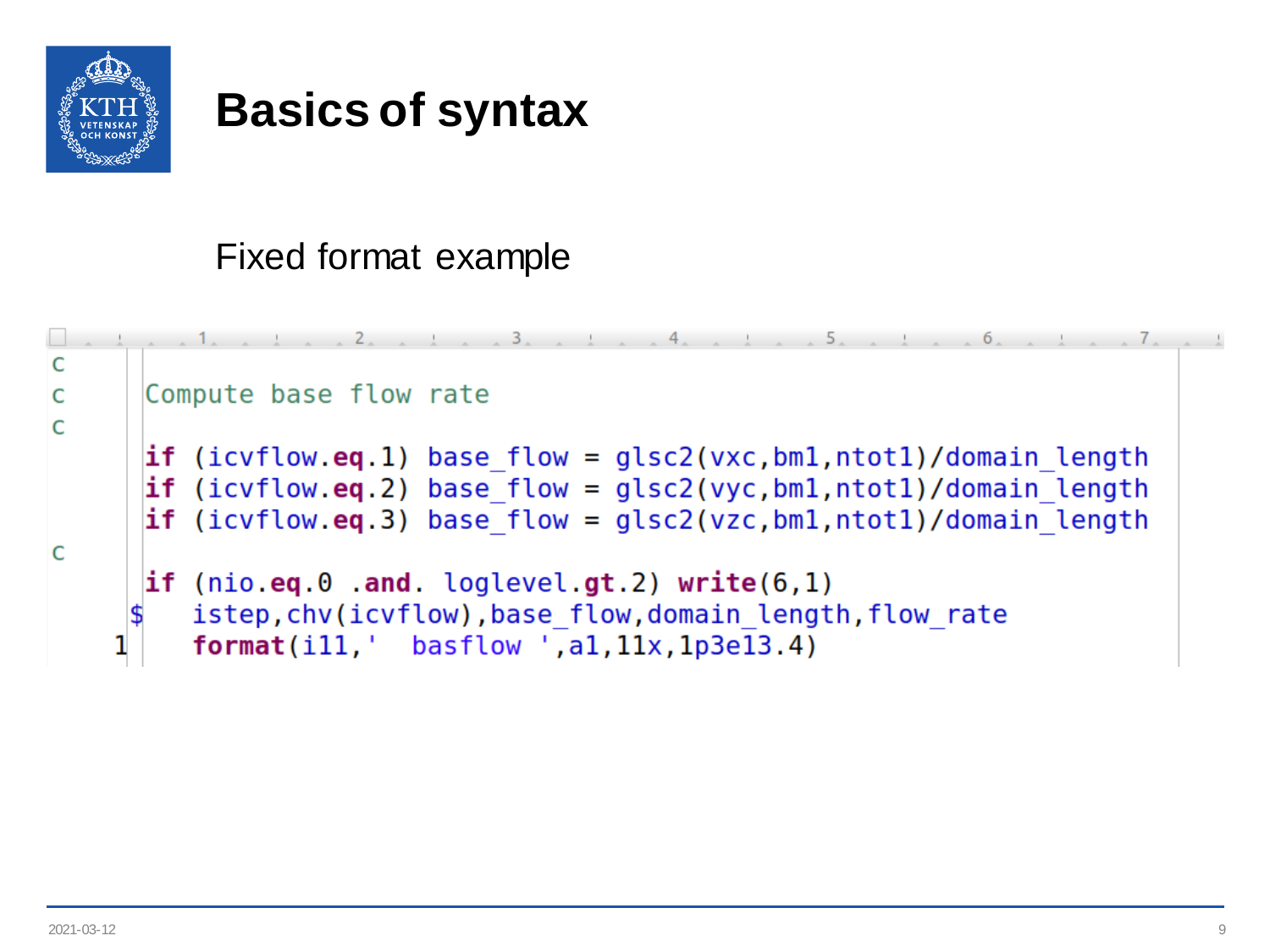

- Specific parts of the code can be included/excluded from execution at a compilation step using **C-type pre-processing**.
- Pre-processing becomes important when binding Fortran 77 and C routines.

```
\overline{5}6
                                                                           \overline{7}.
      if (iftran) call settime
      if (ifmhd ) call cfl check
      call setsolv
      call comment
#ifdef CMTNFK
      if (nio.eq.0.and.istep.le.1) write(6,*) 'CMT branch active'
      call cmt nek advance
      return
#endif
```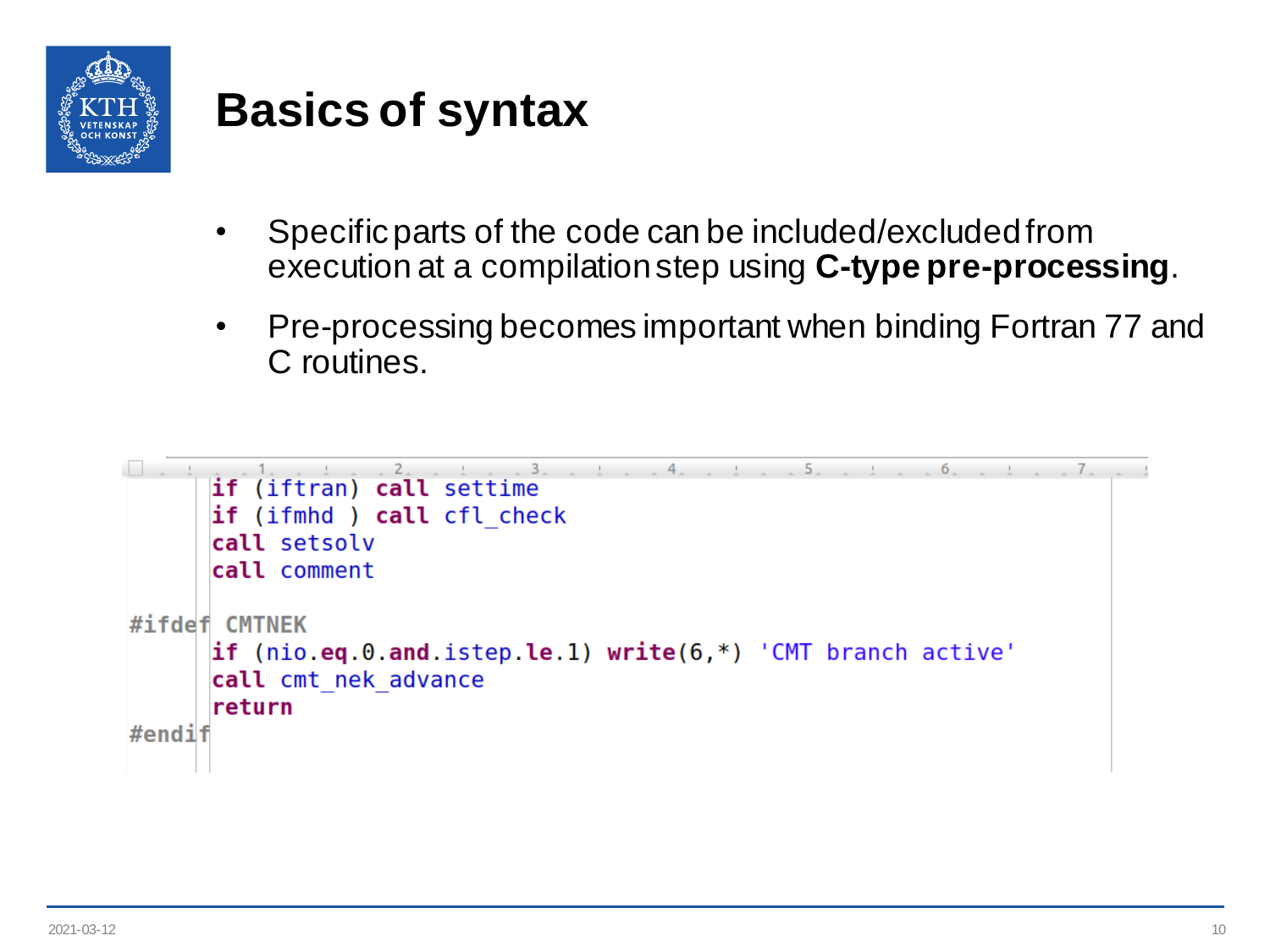

```
real min comm, max comm, avg comm
```

```
real comm timers(8)
integer comm counters(8)
character*132 s132
```
Basic variable types: **integer**, **real**, **complex**, **double precision**, **double complex**, **logical**, **character**

#### **Implicit types:**

- Comes from days of punch cards again where saving lines (card per line) was useful.
- Fortran has implicit typing based on variable name
	- Variables that start **I,J,K,L,M** are assumed **integers**
	- Other variables are assumed **real**.
- Can be overridden by explicit declaration.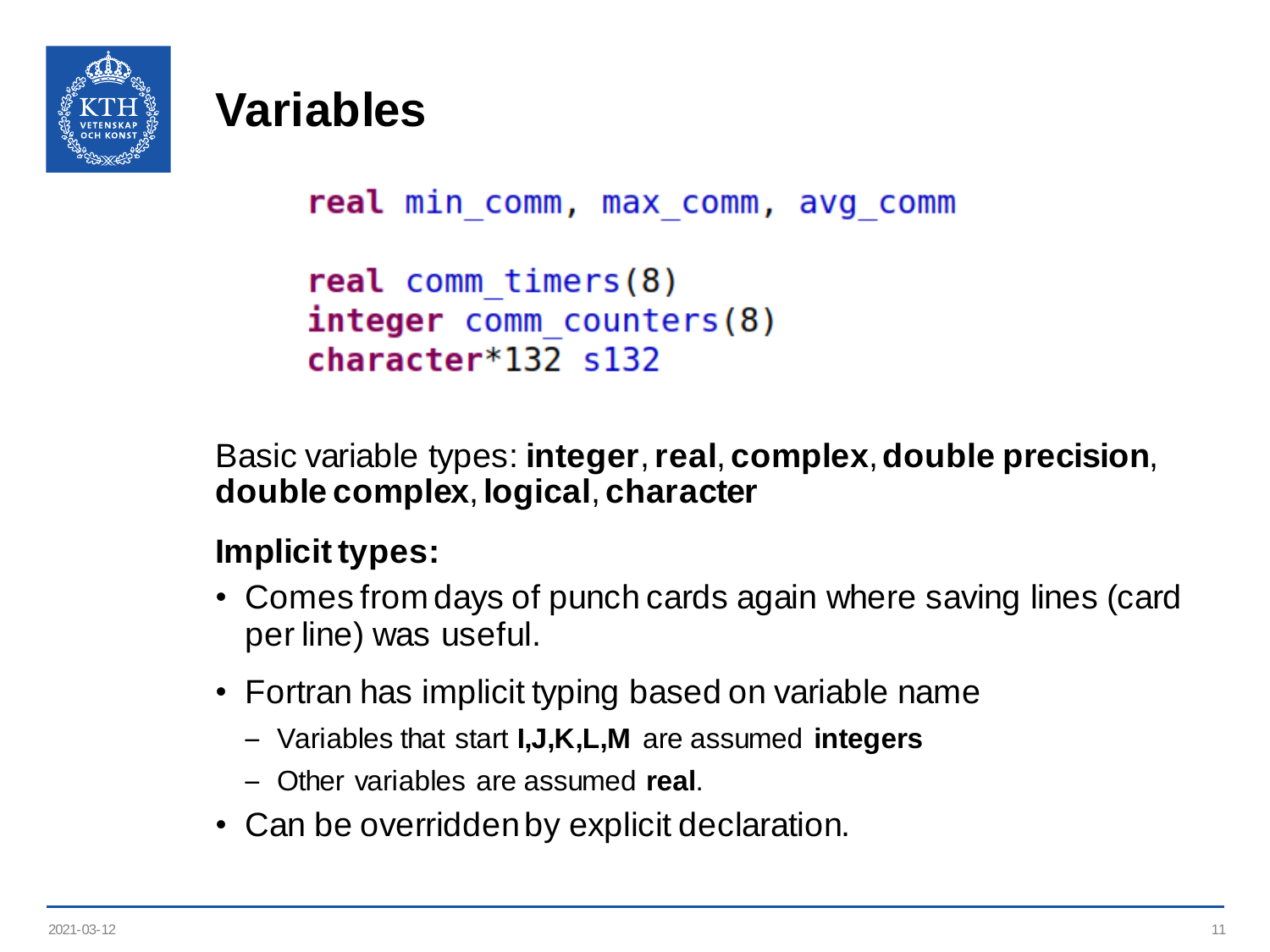

```
real min comm, max comm, avg comm
```

```
real comm timers(8)
integer comm counters(8)
character*132 s132
```
#### **Implicit types:**

- Explicit declaration required by:
	- Arrays
	- Other type variables, e.g.: **integer\*8**, **real\*16**, **logical**, **character**, **complex**
- Best practice now is to turn this off with **implicit none** statement.
	- This allows compiler to find your typos, as opposed to getting weird bugs at runtime because you had a typo in a variable name
	- Implicit types used thought NEK5000 (i.e. **implicit none** never used)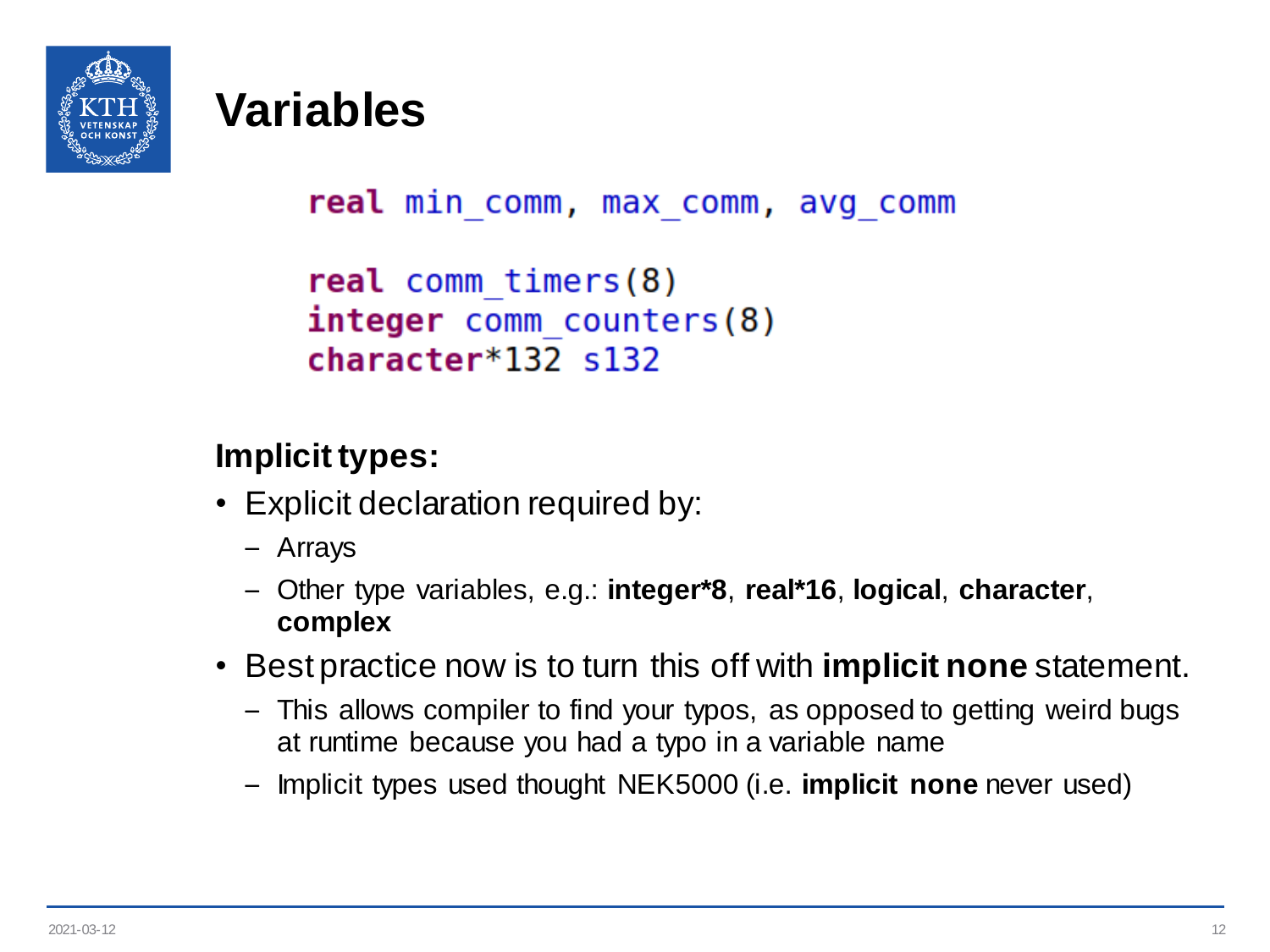

# **Real life example from NASA**

- Implicit none turns on compiler checks, which can be very useful for finding bugs that can be simple for the compiler to find, but much harder for people
- Bug in the Project Mercury code (from NASA) where comma was replaced by period.
	- Change instruction from loop to assignment
		- $>$  Do 5 k=1.3
		- $>$  Do<sub>5k</sub> = 1.3
	- Spaces are ignored in the FORTRAN syntax
	- Implicit none would have flagged do5k as undefined variable
	- Using more modern loop syntax would have flagged syntax error in loop structure.
- See https://en.wikipedia.org/wiki/Mariner\_1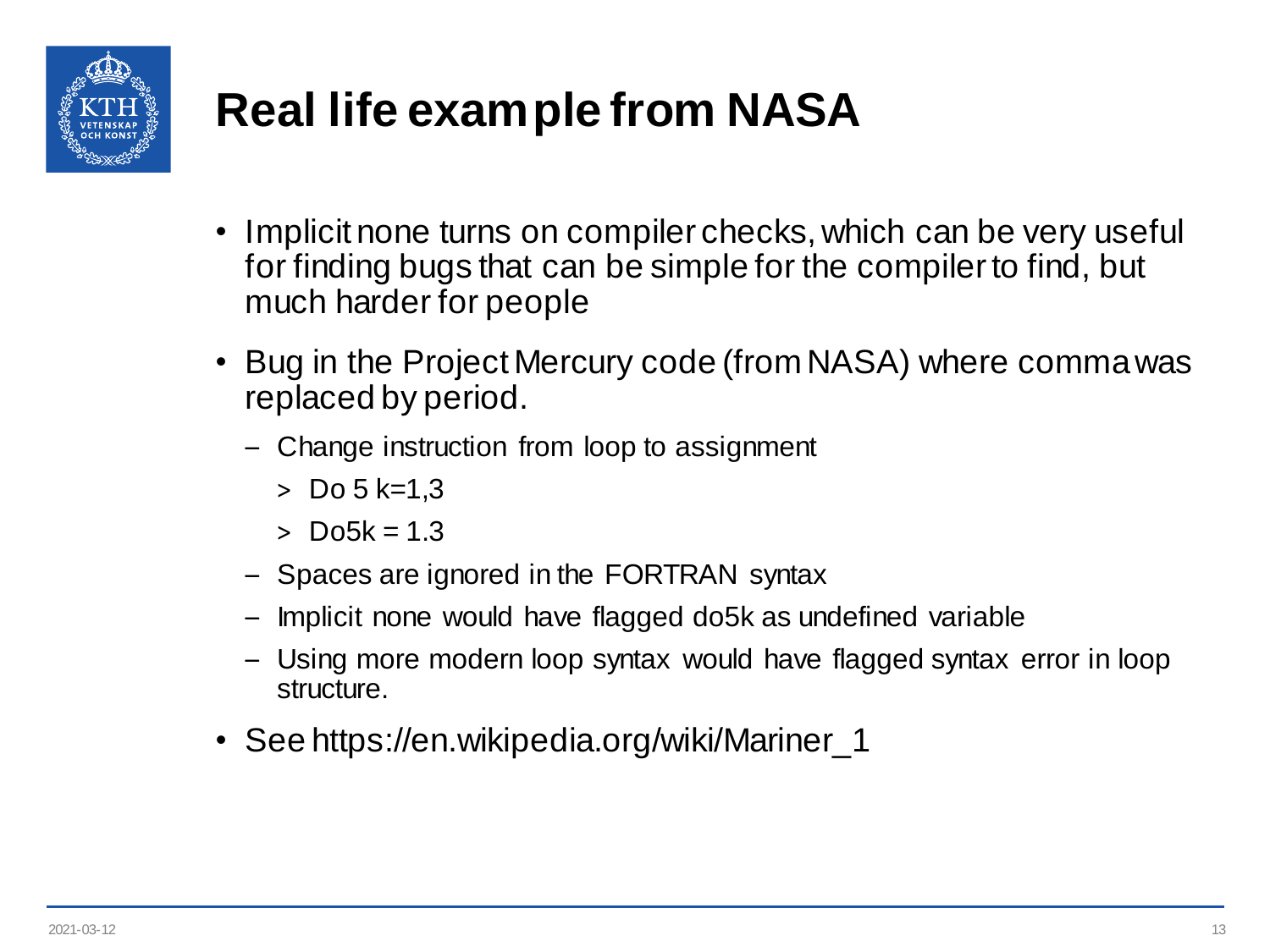

#### **Numerical precision:**

- **real** equivalent to **real\*4** 32 bit
- **double precision** equivalent to **real\*8** 64 bit
- NEK5000 uses compiler flags (e.g. -r8 for Intel or PGI) to promote everything declared **real** to **real\*8**.

```
*pgf*)
              FCPP="-Mpreprocess"
              FR8 = " - r8"11
*gfortran*) FCPP="-cpp"
              FR8="-fdefault-real-8 -fdefault-double-8"
              FF77="-std=legacy"
              11
              FCPP = " - e7"*ftn*)FR8 = "sreal64"11
```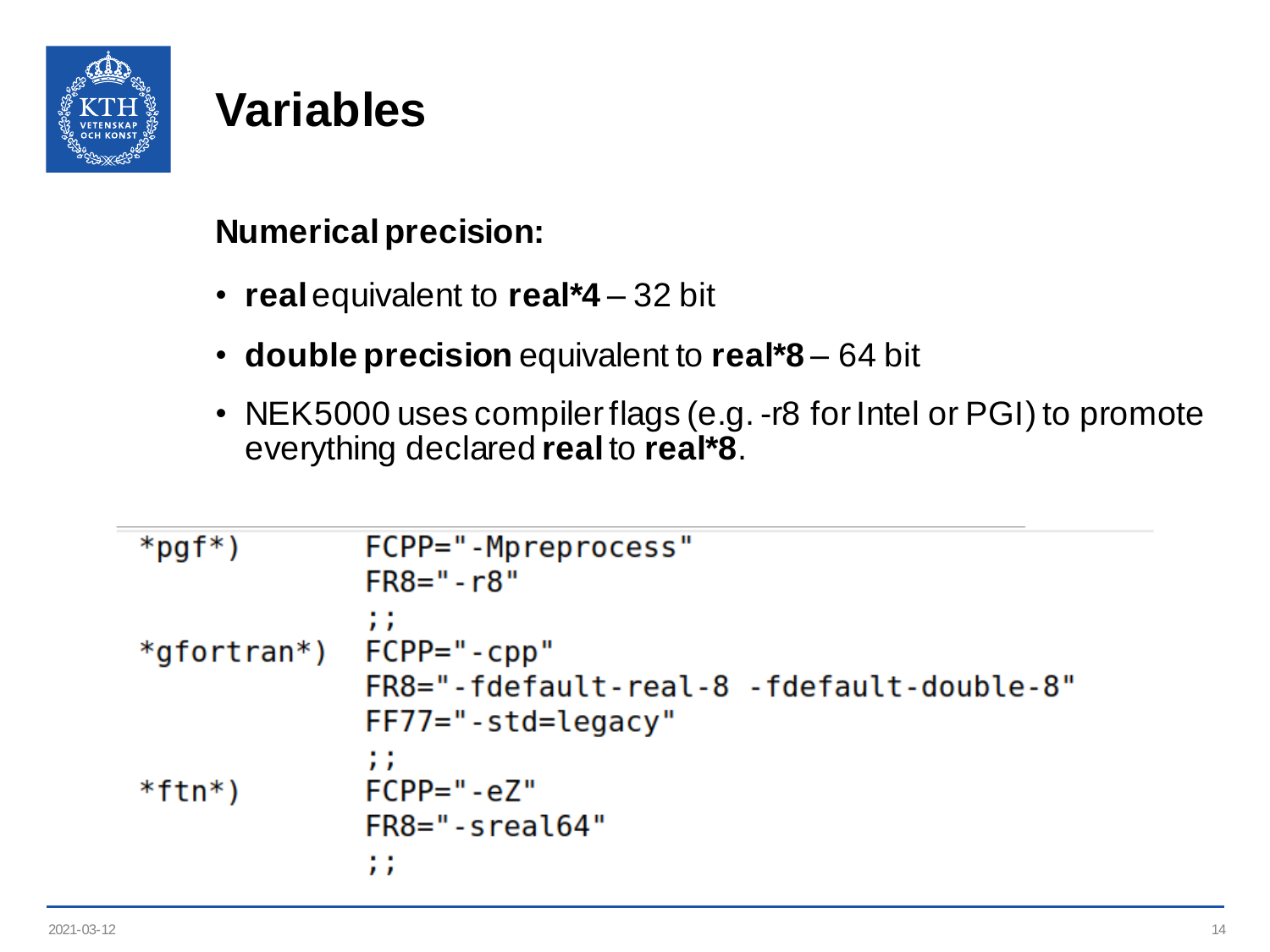

#### **Arrays:**

- Statically allocated in Fortran 77
- By default Fortran array indexing starts at 1
- Array range can be explicitly specified.
- Fortran arrays are stored in column-major order;
	- e.g.  $A(3,2)$  is stored  $A(1,1)$   $A(2,1)$   $A(3,1)$   $A(1,2)$   $A(2,2)$   $A(3,2)$   $A(1,3)$   $A(2,3)$ A(3,3)
	- Important for loop execution and passing arguments to subroutines

```
4 \times 5subroutine hsmq setup fast1d(s,lam,nl,lbc,rbc,ll,lm,lr,ah,bh,n,ie)
integer nl, lbc, rbc, n
real s(nl, nl, 2), lam(nl), ll, lm, lrreal ah(0:n, 0:n), bh(0:n)include 'SIZE'
parameter(lxm=lx1+2)common /ctmp0/ b(2^*lxm*lxm), w(2^*lxm*lxm)
```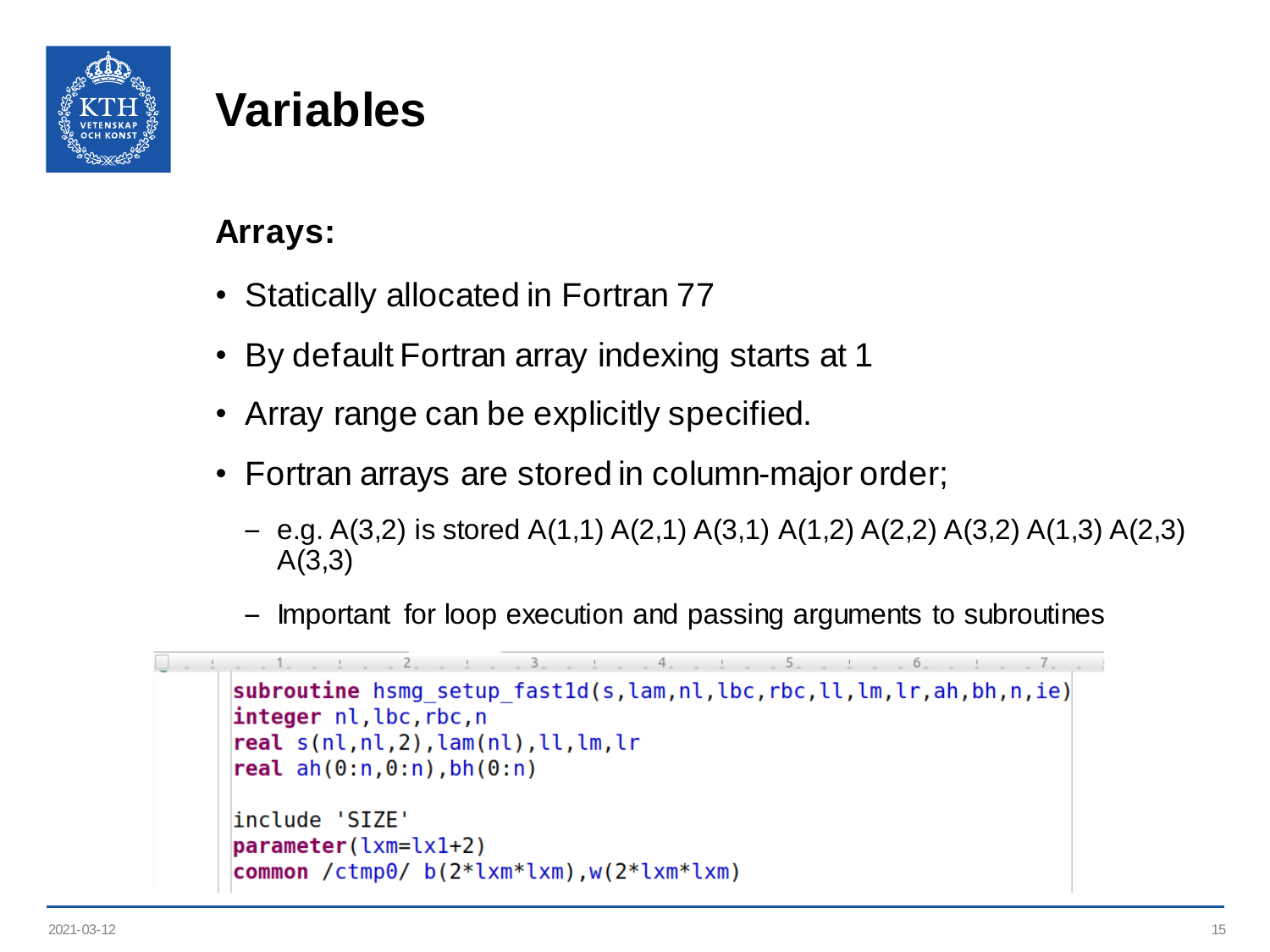

#### **Global variables:**

- Global variables are stored in named common blocks
	- Very simple structure containing just memory block starting and ending position (no content information)
	- Possible use for scratch space (extensively used in Nek5000)
	- Must be declared consistently in all subroutines/functions accessing a variable
	- Simplest if all are same type (prevents alignment/performance issue)
	- Can be declared in external file and included in a subroutine

```
subroutine hsmq setup fast1d(s,lam,nl,lbc,rbc,ll,lm,lr,ah,bh,n,ie)
integer nl, lbc, rbc, n
real s(nl, nl, 2), lam(nl), ll, lm, lrreal ah(0:n, 0:n), bh(0:n)include 'SIZE'
parameter(lxm=lx1+2)common /ctmp0/ b(2*lxm*lxm),w(2*lxm*lxm)
```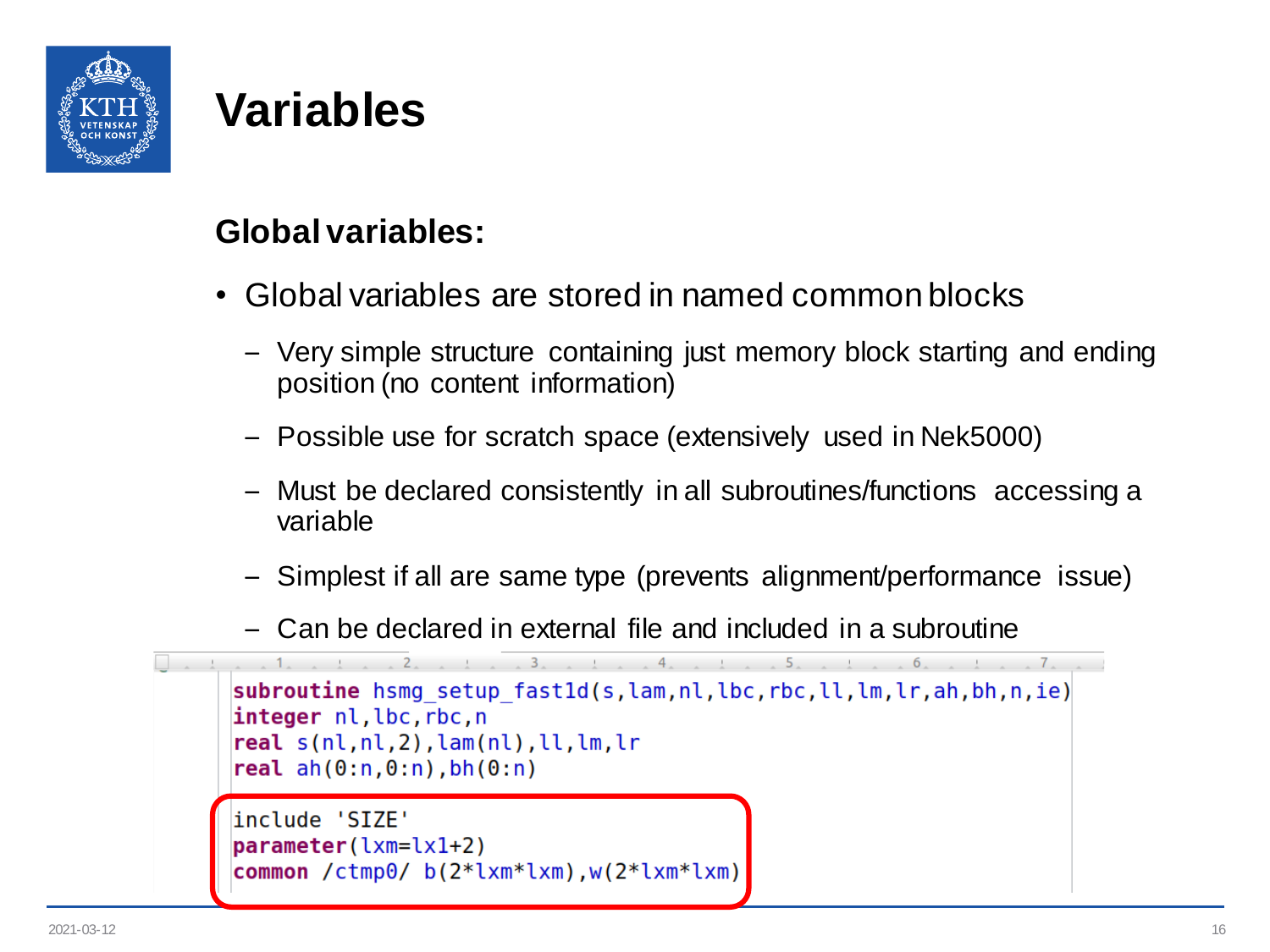

#### **Global variables:**

- Global variables are stored in named common blocks
	- Error prone
	- Little control over loaded variables
	- Replaced in Fortran 90 by modules
- **Include files and common blocks are extensively used in Nek5000 providing access to main parameters and global variables**

```
subroutine hsmq setup fast1d(s,lam,nl,lbc,rbc,ll,lm,lr,ah,bh,n,ie)
integer nl, lbc, rbc, n
real s(nl, nl, 2), lam(nl), ll, lm, lrreal ah(0:n, 0:n), bh(0:n)include 'SIZE'
parameter(lxm=lx1+2)common /ctmp0/ b(2*lxm*lxm),w(2*lxm*lxm)
```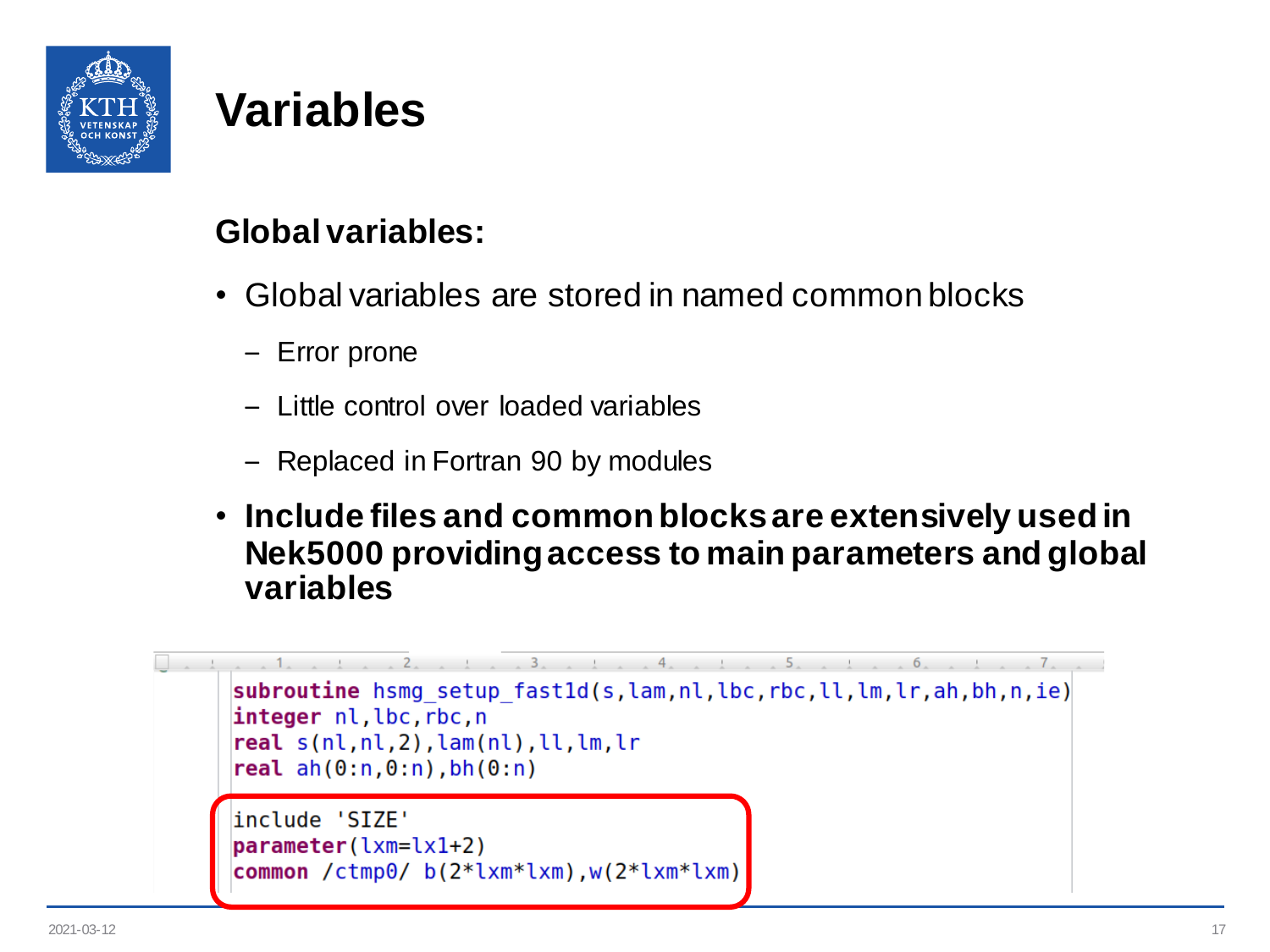

Ţ

```
subroutine userf (ix, iy, iz, ieg)
include 'SIZE'
                           ! NX1, NY1, NZ1, NELV, NID
include 'NEKUSE'
                           ! FFX, FFY, FFZ
include 'PARALLEL'
                           ! GLLEL
include 'INPUT'
                            ! IF3D
include 'SFD'
                           ! IFSFD, SFDCHI, BFS?c
```

```
integer iel
iel = qllel(ieq)SFD
if (IFSFD) then
  FFX = FFX - SFDCHI*BFSX(ix,iy,iz,iel)FFY = FFY - SFDCHI*BFSY(ix,iy,iz,iel)if (IF3D) FFZ = FFZ - SFDCHI*BFSZ(ix,iy,iz,iel)else
  FFX = 0.0FFY = 0.0if (IF3D) FFZ = 0.0endif
return
end
```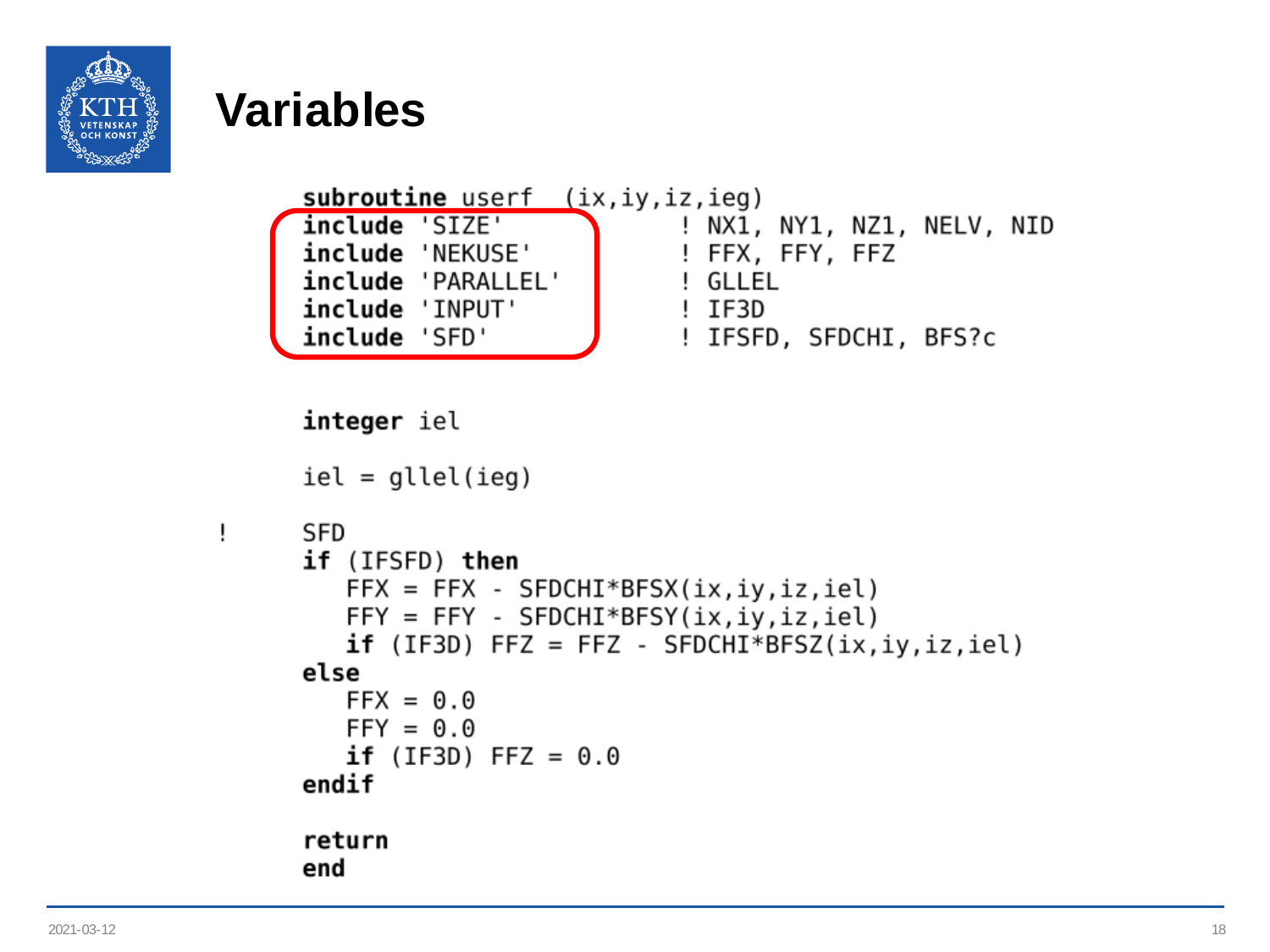

#### Example of include file **SIZE**

#### ! BASTC

```
! domain dimension (2 or 3)
parameter (ldim=3)
                                 ! GLL points per element along each direct
parameter (lx1=8)parameter (lxd=12)
                                 ! GL points for over-integration (dealias
parameter (lx2=lx1-0)! GLL points for pressure (1x1 or 1x1-2)
                                 ! max number of global elements
parameter (lelg=1000)
parameter (lpmin=1)
                                 I min number of MPT ranks
parameter (lelt=lela/lpmin + 3)
                                 ! max number of local elements per MPI ran
parameter (ldimt=1)
                                 ! max auxiliary fields (temperature + scal
! OPTIONAL
parameter (ldimt proj=1)
                                 ! max auxiliary fields residual projection
parameter (lelr=lelt)
                                   max number of local elements per restart
parameter (lhis=1)
                                   max history/monitoring points
parameter (maxobj=1)max number of objects
narameter (Inert=1)I max number of perturbations
```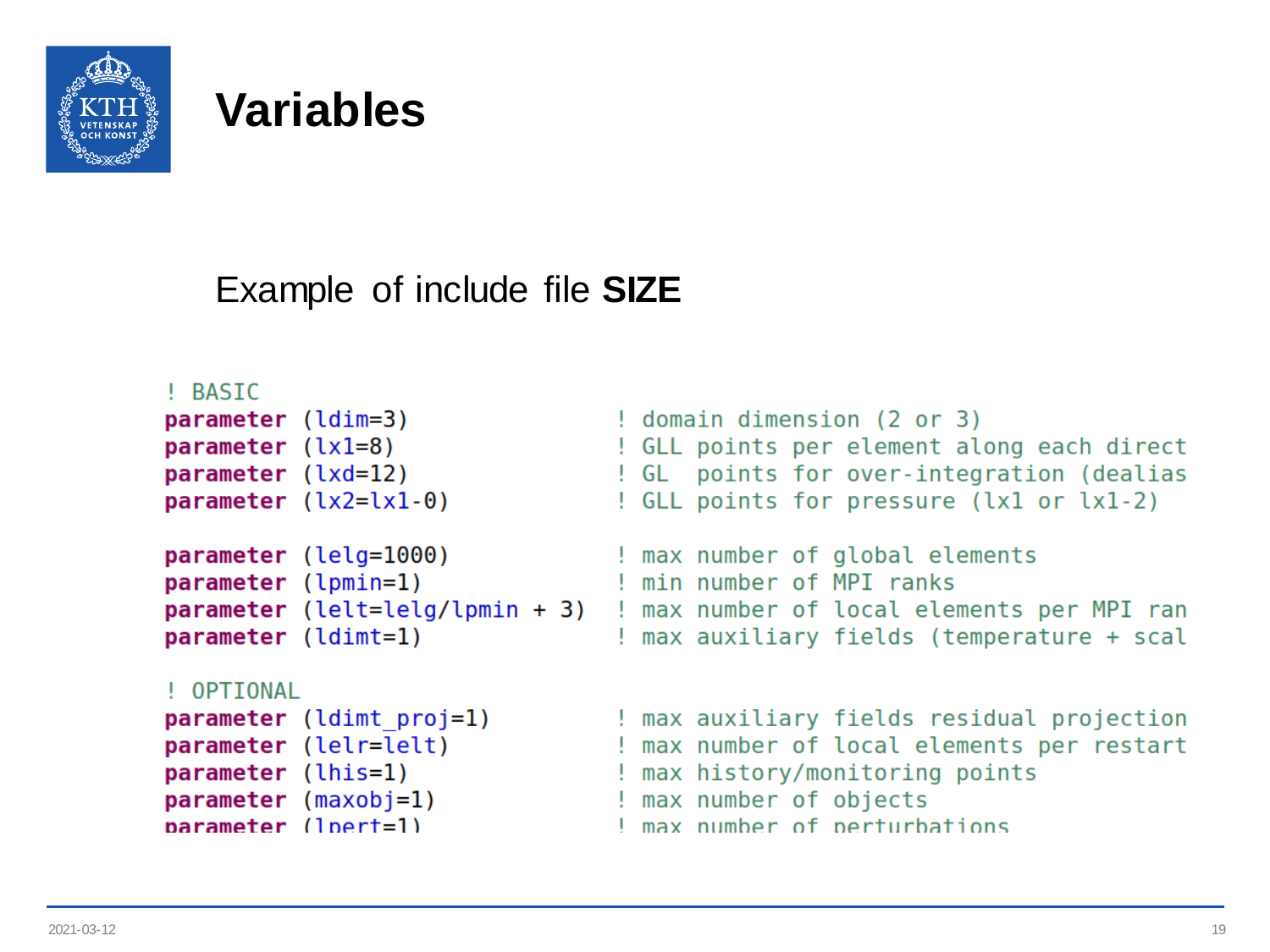

#### Example of include file **SOLN**

| C | Solution data |        |                                                                           |  |                       |  |  |  |
|---|---------------|--------|---------------------------------------------------------------------------|--|-----------------------|--|--|--|
|   |               |        | $real v \times (lx1, ly1, lz1, lelv)$                                     |  |                       |  |  |  |
|   | \$            |        | vy (lx1,ly1,lz1,lelv),                                                    |  |                       |  |  |  |
|   | \$            |        | vz (lx1,ly1,lz1,lelv),                                                    |  |                       |  |  |  |
|   | \$            |        | , vx e (lx1, ly1, lz1, lelv)                                              |  |                       |  |  |  |
|   | \$            |        | , vy e (lx1, ly1, lz1, lelv)                                              |  |                       |  |  |  |
|   | \$            |        | vze (lx1,ly1,lz1,lelv),                                                   |  |                       |  |  |  |
|   | \$            |        | t (lx1,ly1,lz1,lelt,ldimt)                                                |  |                       |  |  |  |
|   | \$            |        | vtrans (lx1,ly1,lz1,lelt,ldimt1),                                         |  |                       |  |  |  |
|   | \$            |        | vdiff (lx1,ly1,lz1,lelt,ldimt1),                                          |  |                       |  |  |  |
|   | \$            |        | bfx (lx1,ly1,lz1,lelv),                                                   |  |                       |  |  |  |
|   | \$            |        | $\mathsf{b}$ fy $(\lceil x_1, \lceil y_1, \lceil z_1, \lceil z_1 \rceil)$ |  |                       |  |  |  |
|   | \$            |        | bfz (lx1,ly1,lz1,lelv),                                                   |  |                       |  |  |  |
|   | \$            |        | cflf (lx1,ly1,lz1,lelv),                                                  |  |                       |  |  |  |
|   | \$            |        | , bmnv $(lx1^*ly1^*lz1^*lelv^*ldim$ , lorder+1) ! binv $*$ mask           |  |                       |  |  |  |
|   | \$            |        | bmass $(lx1^*ly1^*lz1^*lelv^*ldim.lorder+1)$ ! bmass                      |  |                       |  |  |  |
|   | \$            | ,bdivw | (lx1*ly1*lz1*lelv*ldim,lorder+1) ! bdivw*mask                             |  |                       |  |  |  |
|   | \$            | , C VX | (lxd*lyd*lzd*lelv*ldim, lorder+1) ! characteristics                       |  |                       |  |  |  |
|   | \$            | , fw   | $(2*ldim,let)$                                                            |  | ! face weights for DG |  |  |  |
|   |               |        | common /vptsol/ vxlag. vvlag. vzlag. tlag. vgradt1. vgradt2.              |  |                       |  |  |  |

```
abx1, aby1, abz1, abx2, aby2, abz2, vdiff e,
\mathsf{\$}
```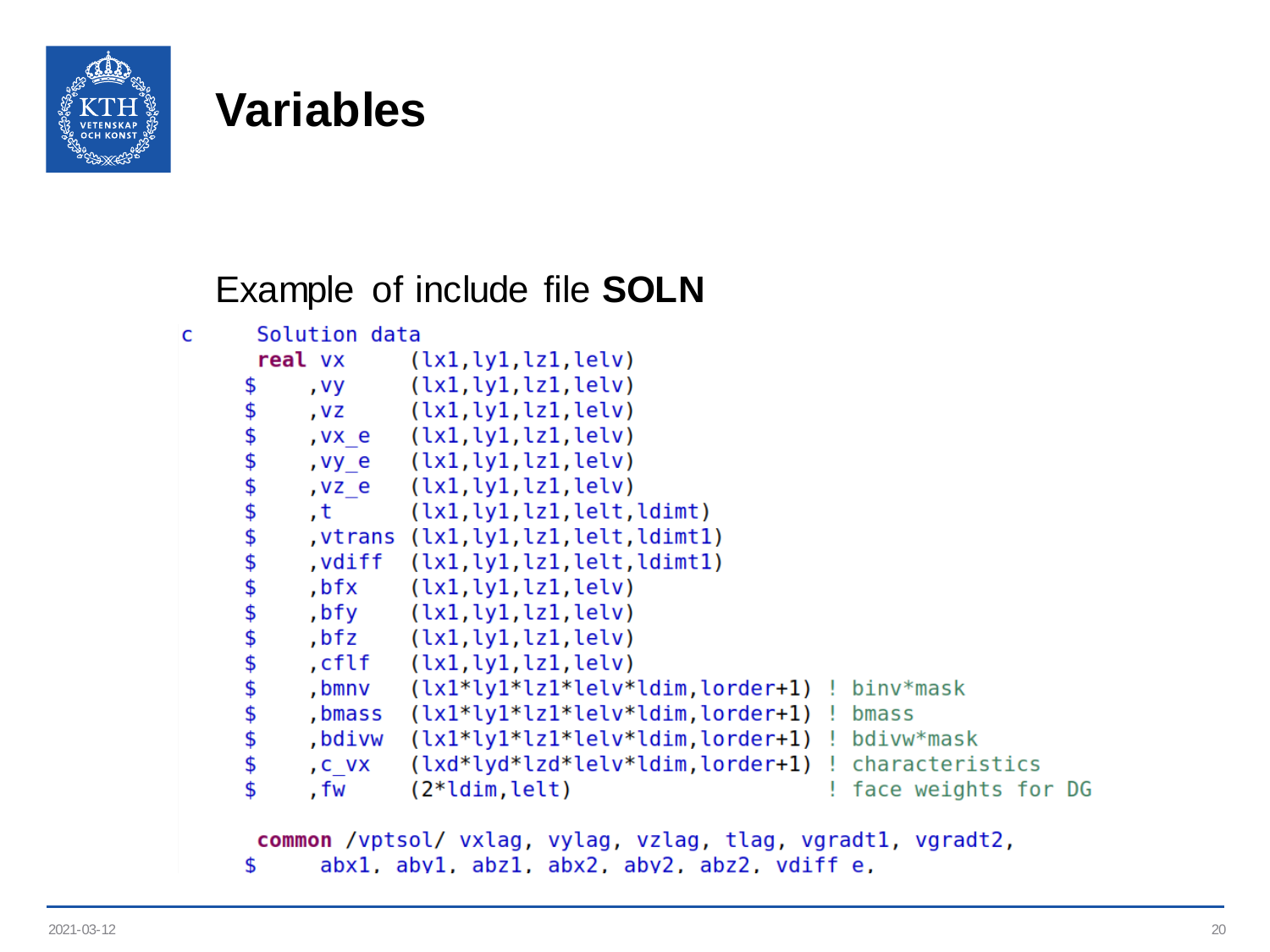

#### **Loops**

Two possible variants of loop construction can be found in Nek500:

• old **do (s) i=start, end [,stride]**



• more modern

```
\frac{1}{2} \frac{1}{2} \frac{5}{2} \frac{1}{2}i=0do k=1, nzdo j=1, nywjk=wi(j)*wi(k)do i=1,nx1 = 1 + 1wk(1) = wjk*w(i)enddo
                        enddo
2021-03-12 21
```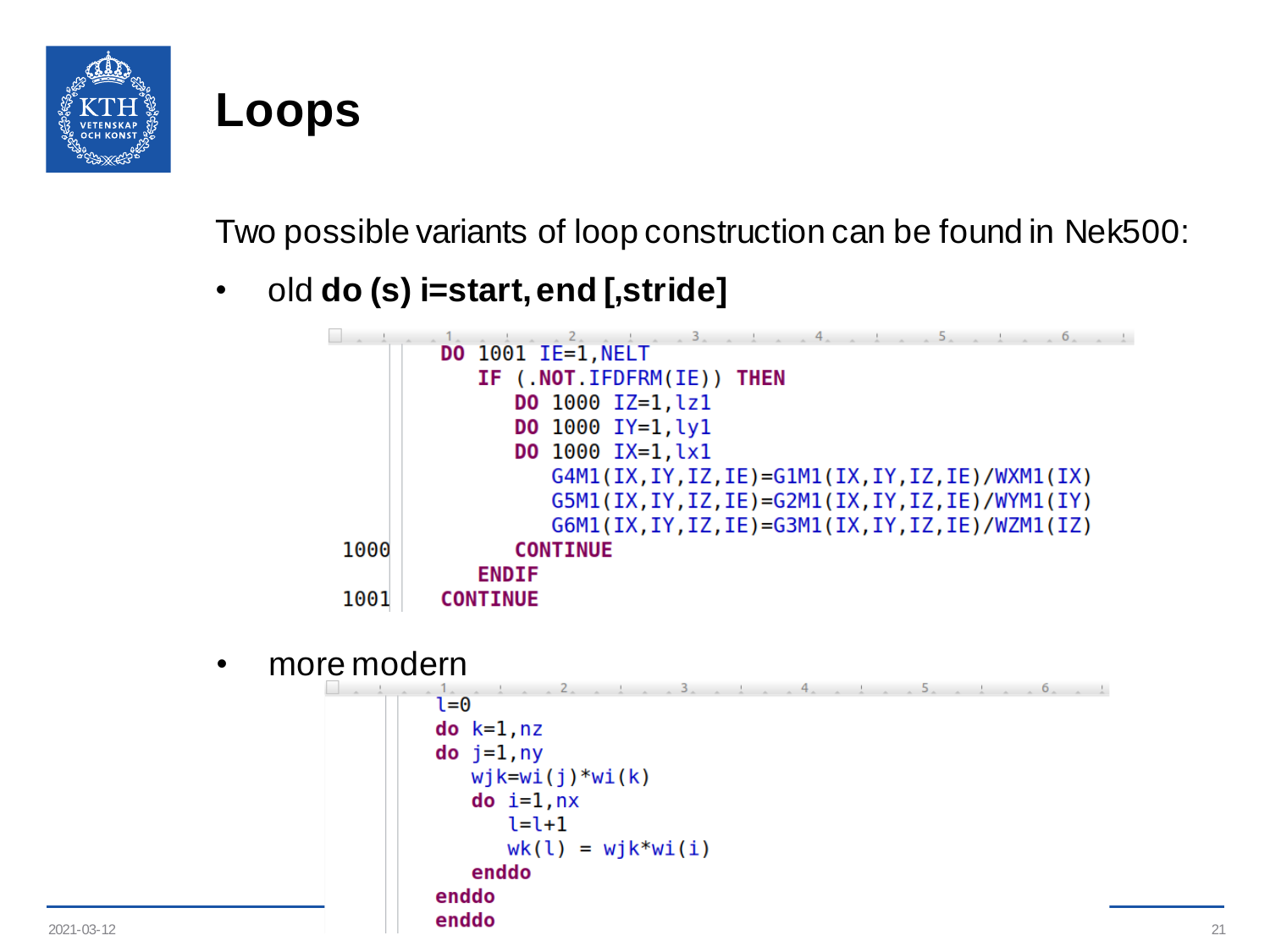

#### **Loops**

Implicit index merging; notice different shapes of arrays and loop bounds:

• jacmi(lx1\*ly1\*lz1,lelt); sij(lx1\*ly1\*lz1,6,lelv); rxm1(lx1,ly1,lz1,lelt)

```
nxyz = |x1*|y1*|z1\sim \sim \sim \sim \sim \simdo e=1, nelvcall local grad2(ur.us.u.N.e.dxml.dxtml)
         call local grad2(vr, vs, v, N, e, dxml, dxtml)
         do i=1, nxyzj = jacmi(i, e)sii(i,1,e) = i^* ! du/dx + du/dx2*(ur(i)*rxml(i, 1, 1, e) +us(i) *sxml(i, 1, 1, e))
            sij(i,2,e) = j^* ! dv/dy + dv/dy2*(vr(i)*rym1(i,1,1,e)+vs(i)*sym1(i,1,1,e))sij(i,3,e) = i^* ! du/dy + dv/dx(ur(i)*rym1(i,1,1,e)+us(i)*sym1(i,1,1,e) +vr(i)*rxm1(i,1,1,e)+vs(i)*sxm1(i,1,1,e) )enddo
     enddo
```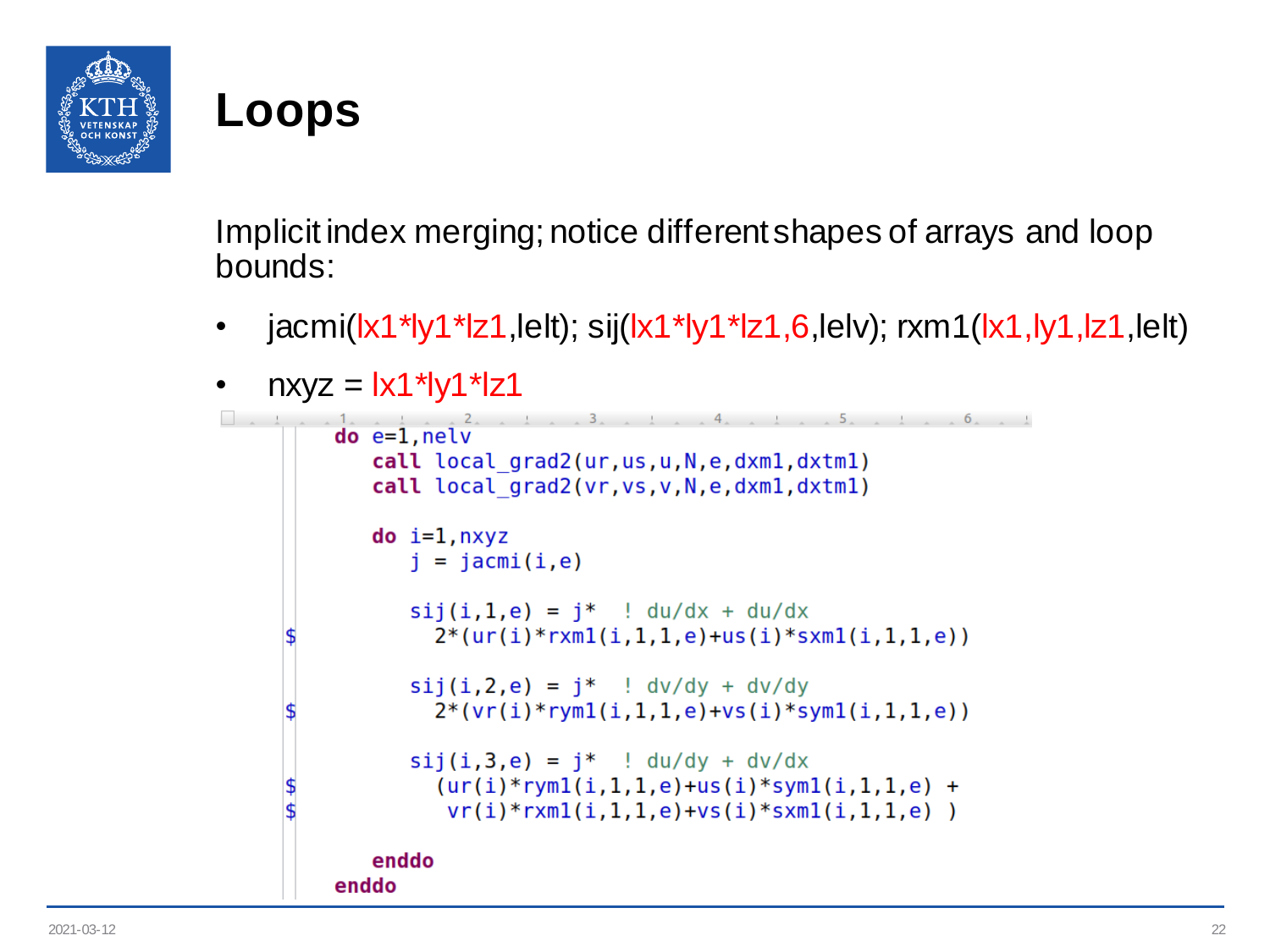

#### **Loops**

- Loop breaking can be performed with **go to** statement transferring control to the labelled executable statement.
- **go to** is simple to use and allows to write a shorter code, but could make it hard to read
- Replaced in Fortran 90 with **exit** and **cycle** statements
- In some cases **go to** is overused in Nek5000.

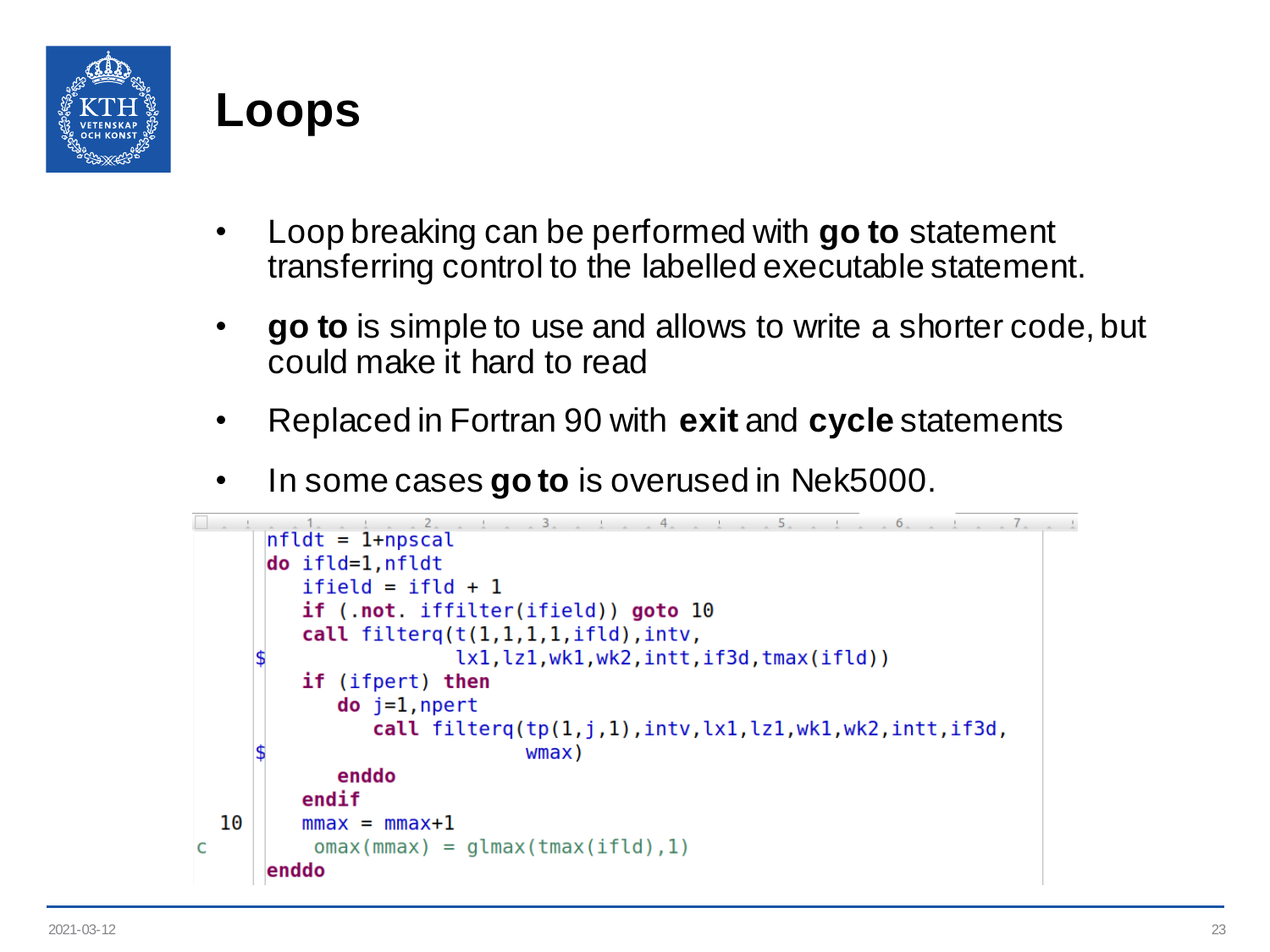

# **Conditional statements**

• Generic if statement

#### **if (logical expression) executable expression**

• Logical operators: **.not., .and., .or., .xor.**

| x.gt.y       | X > V | x.ge.y | ∣ x≥y | $^{\circ}$ x.eq.y             | $\vert$ x=y |
|--------------|-------|--------|-------|-------------------------------|-------------|
| $x.$ It. $y$ | X < V | x.le.y | x≤y   | x <sub>n</sub> e <sub>y</sub> | x≠v         |

```
if (icvflow.eq.1) then
   call cdtp (respr, v1mask, rxm2, sxm2, txm2, 1)
elseif (ivflow, eq. 2) then
   call cdtp (respr, v2mask, rxm2, sxm2, txm2, 1)
else
   call cdtp
                 (respr, v3mask, rxm2, sxm2, txm2, 1)endif
```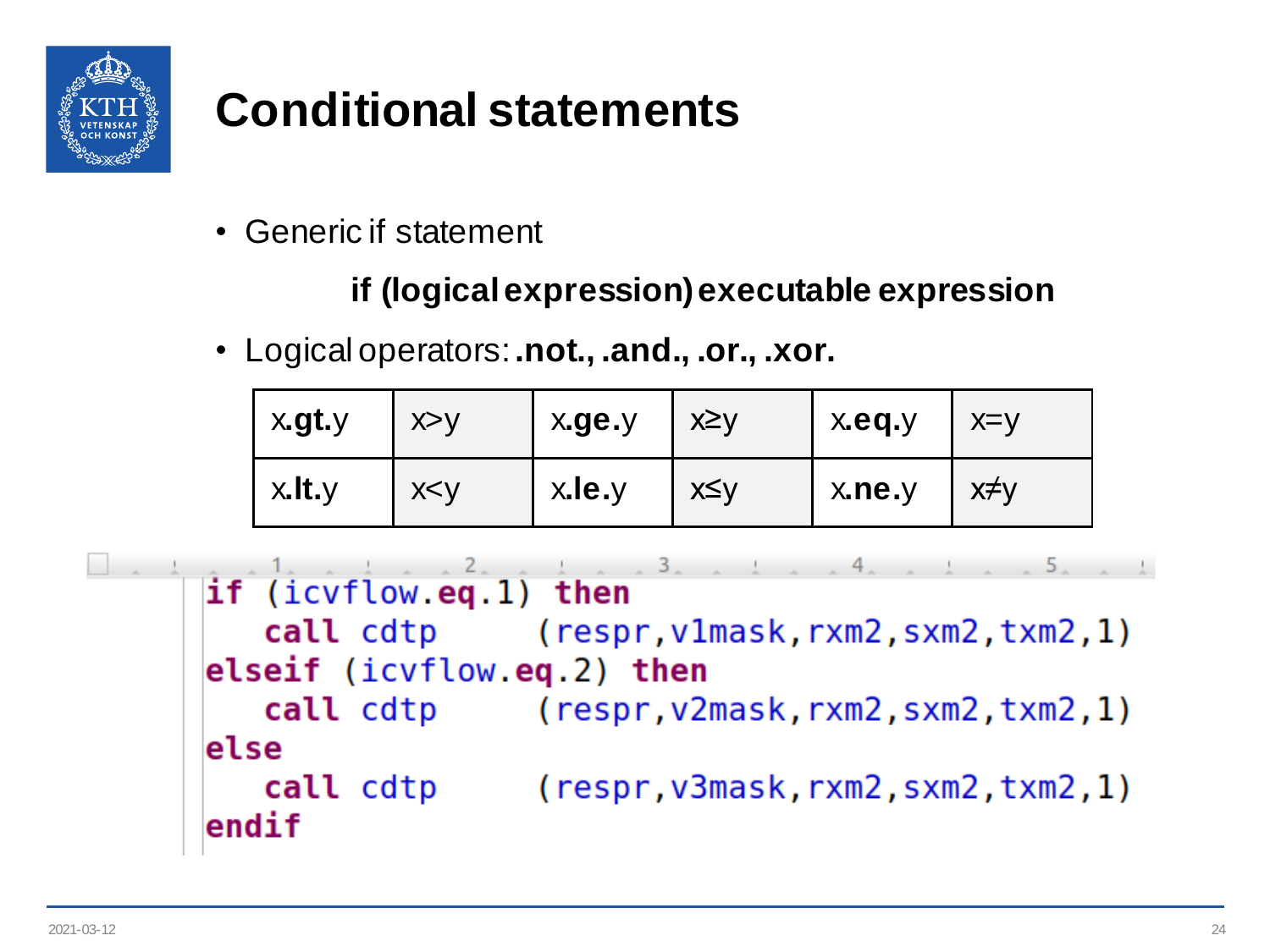

• Subroutines (no return value)

```
5.1subroutine hsmg setup intpm(jh,zf,zc,nf,nc)
integer nf, nc
real jh(nf, nc), zf(1), zc(1)include 'SIZE'
real w(2 * l \times l + 2)do i=1, nf
   call fd weights full(zf(i),zc,nc-1,1,w)\mathsf{do} j=1, nc
      jh(i, j) = w(j)enddo
enddo
return
end
```
call hsmg setup intpm( mg  $jh(1, l)$ , mg  $zh(1, l+1)$ , mg  $zh(1, l)$ , nf, nc) \$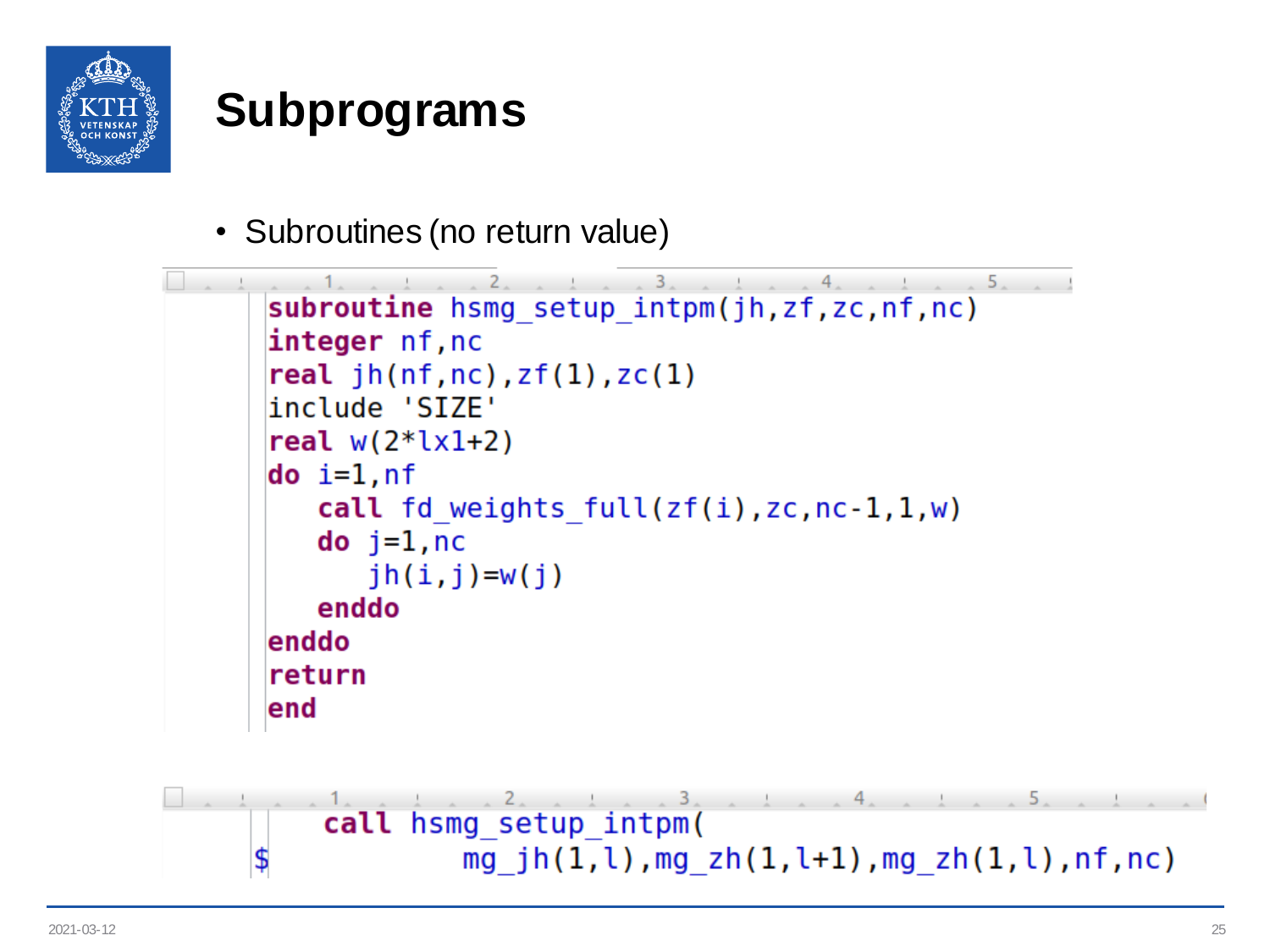

- Functions return a single value
- Name must correspond to implicit types or should be explicitely declared



$$
\begin{array}{|l|l|}\n\hline\n\text{log}^1 \text{np}= \text{log}^2(\text{np}) \\
\text{np2} = 2^{**} \text{log}^1 \text{np} \\
\text{if (np2.eq,np) call gp2_test(ivb)} \\
\hline\n\end{array}
$$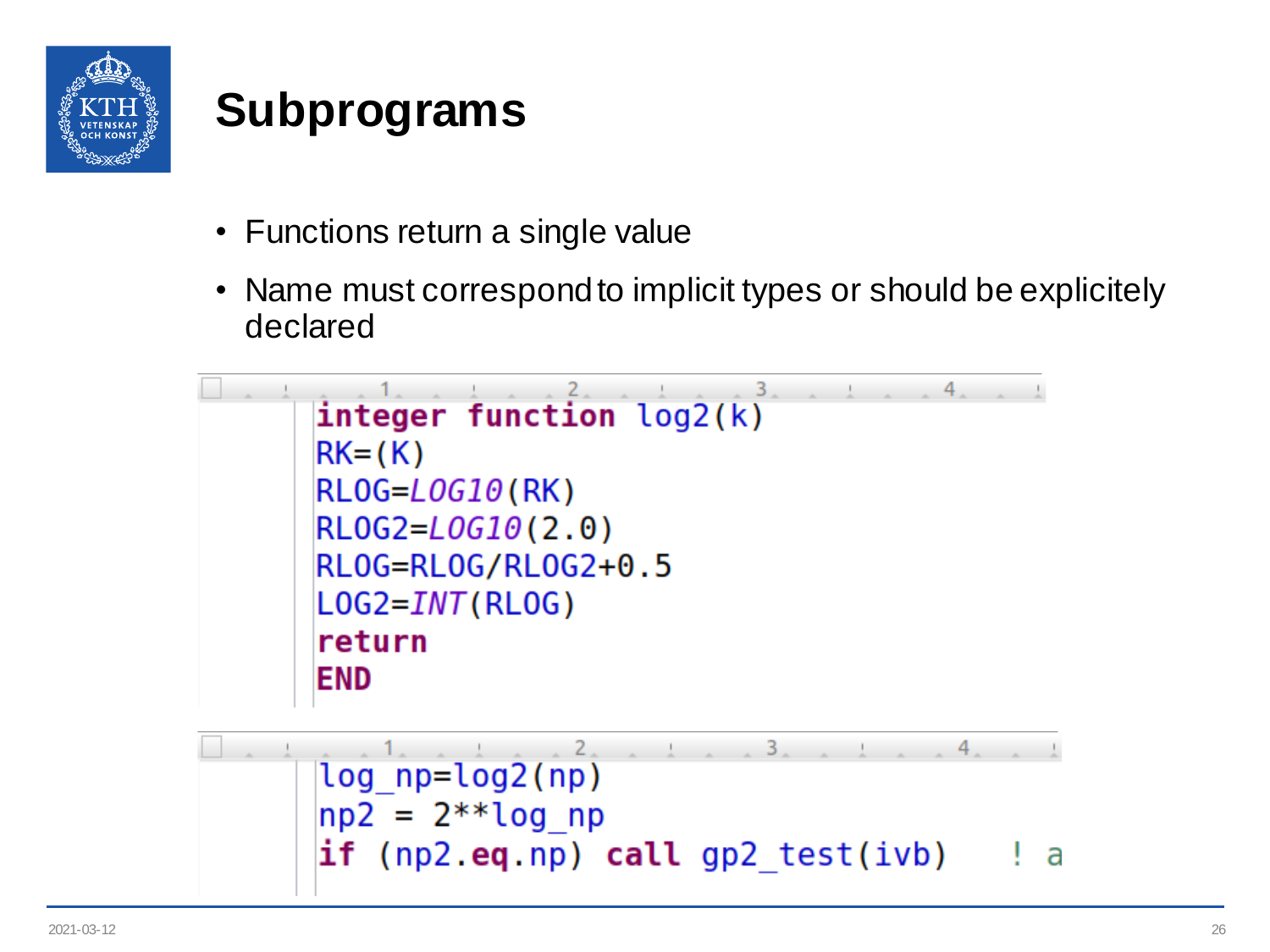

- No checking of subroutine/function prototypes is done by default i.e. compiler will not tell you if you make a mistake with variables in call statement
- All arguments to subroutines/functions are transferred as pointers (call by reference)
	- Use of single variable as multiple arguments in a single call is not allowed (important for optimisation)
	- Possible array reshaping assuming continuous set of data

```
\mathcal{L}4 \qquad \qquad 5 \qquadsubroutine invers2(a, b, n)
       REAL A(1), B(1)C
       include 'OPCTR'
C
       DO 100 I=1,NA(I)=1./B(I)100
       CONTINUE
       return
       END
```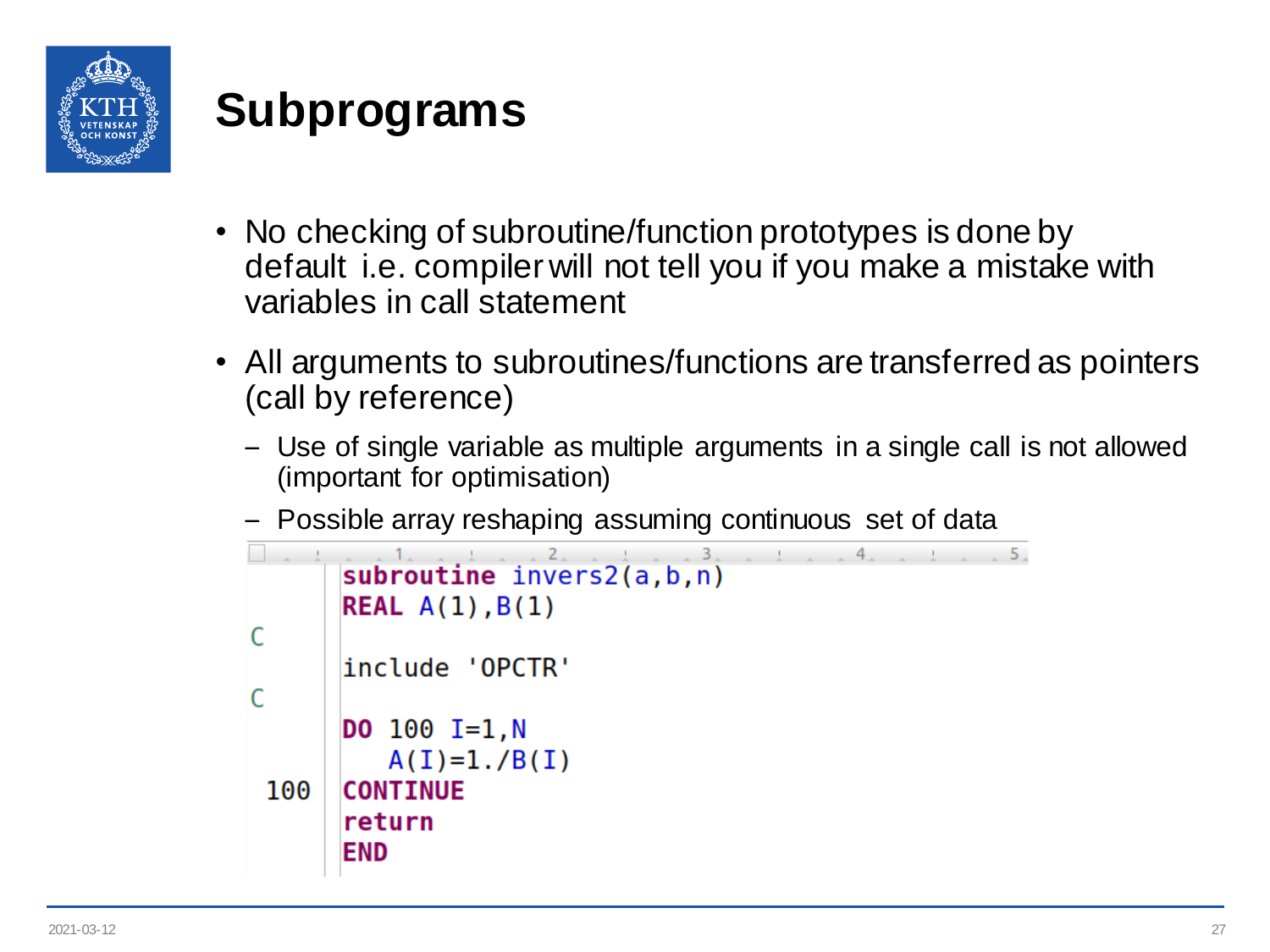

• Subroutine arguments called by reference

```
5.1subroutine hsmg setup intpm(jh,zf,zc,nf,nc)
integer nf, nc
real jh(nf, nc), zf(1), zc(1)include 'SIZE'
real w(2 * l \times l + 2)do i=1, nf
   call fd weights full(zf(i),zc,nc-1,1,w)do j=1, nc
      jh(i, j) = w(j)enddo
enddo
return
end
```
call hsmg setup intpm( mg  $jh(1, l)$ , mg  $zh(1, l+1)$ , mg  $zh(1, l)$ , nf, nc) \$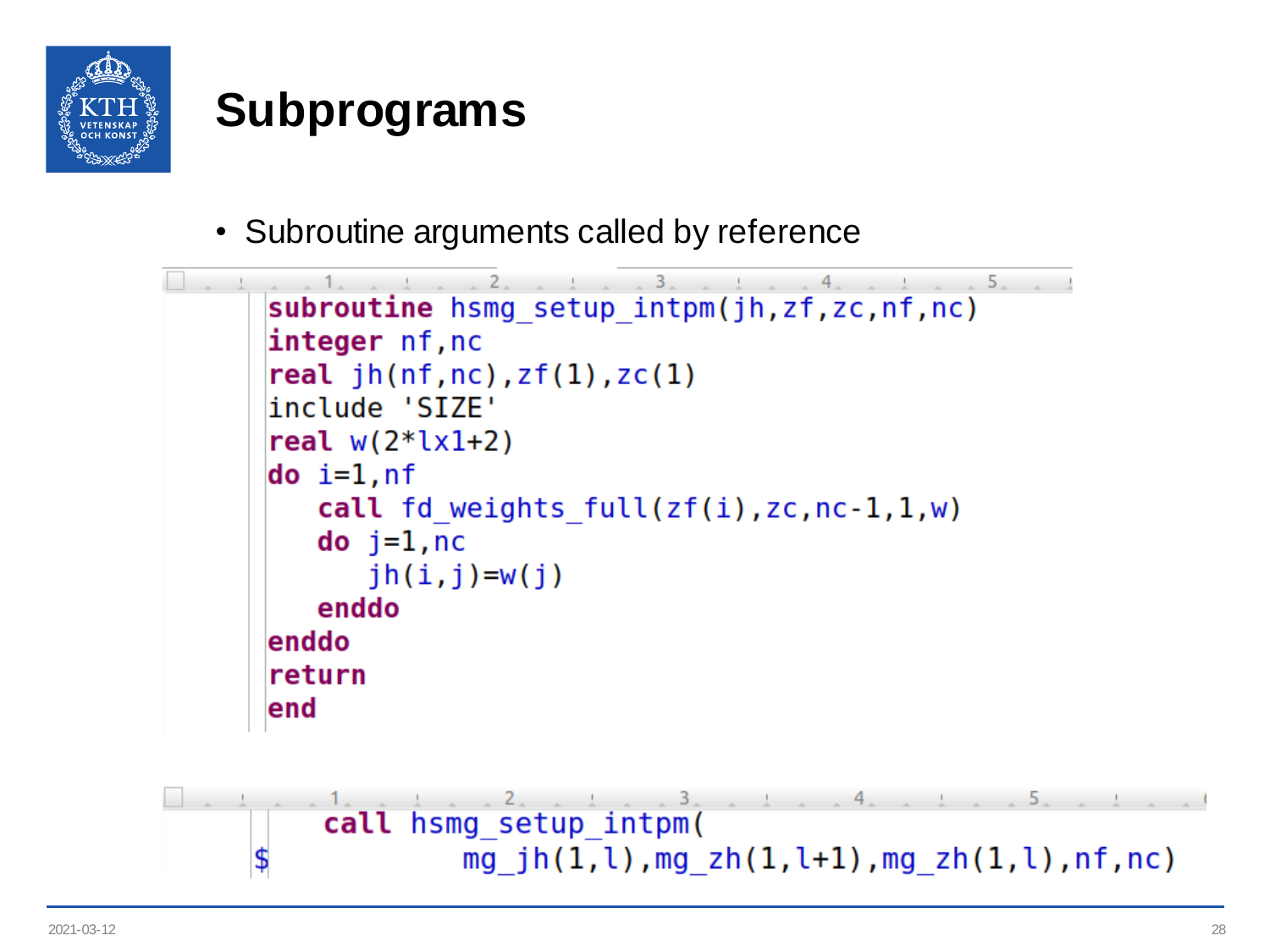

# **Formatted Output**

- Formatted output is done using write and print statements.
	- Write takes two arguments followed by list of things to output.
		- > The first argument is normally 6 for standard output (i.e. output to screen)
		- > The second is the label of the format statement.
		- > Write(\*,\*) will give unformatted output, which is useful for quick tests.

```
\BoxC
      Compute base flow rate
C
C
      if (icvflow.eq.1) base flow = qlsc2(vxc.bm1.ntot1)/domain length
      if (icvflow.eq.2) base flow = qlsc2(vyc,bm1,ntot1)/domain length
      if (icvflow.eq.3) base flow = qlsc2(vzc,bm1,ntot1)/domain lengthC
      if (nio.eq.0.and. loglevel.get.2) write(6,1)istep, chv(icvflow), base flow, domain length, flow rate
         format(i11, ' basicflow', a1, 11x, 1p3e13.4)
```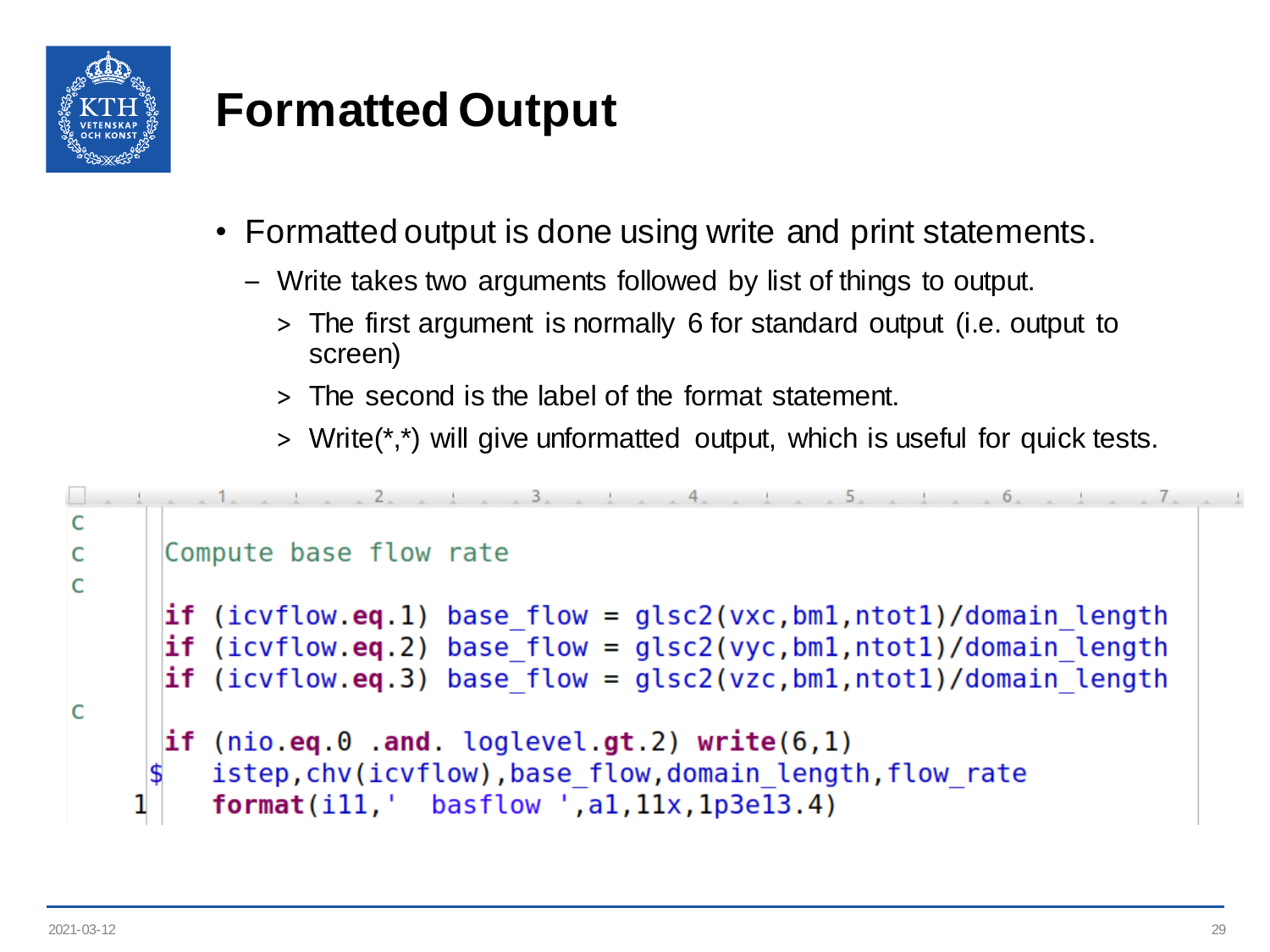

#### **Format Statement**

- Format statement requires label so it can be referenced.
	- Label must be unique in the scope
	- Format statement determines how numbers are output
	- If given format cannot contain the number to be output you will get asterisk output (\*\*\*\*\*\*) e.g. if you give 4 digits for integer output and the output is 5.

```
\BoxC
      Compute base flow rate
C
C
      if (icvflow.eq.1) base flow = glsc2(vxc,bm1,ntot1)/domain lengthif (icvflow.eq.2) base flow = qlc2(vyc,bm1,ntot1)/domain lengthif (icvflow.eq.3) base flow = qlsc2(vzc,bm1,ntot1)/domain lengthC
      if (nio.eq.0.and. loglevel.get.2) write(6,1)istep, chv(icvflow), base flow, domain length, flow rate
         format(i11, ' basic low ', a1, 11x, 1p3e13.4)
```